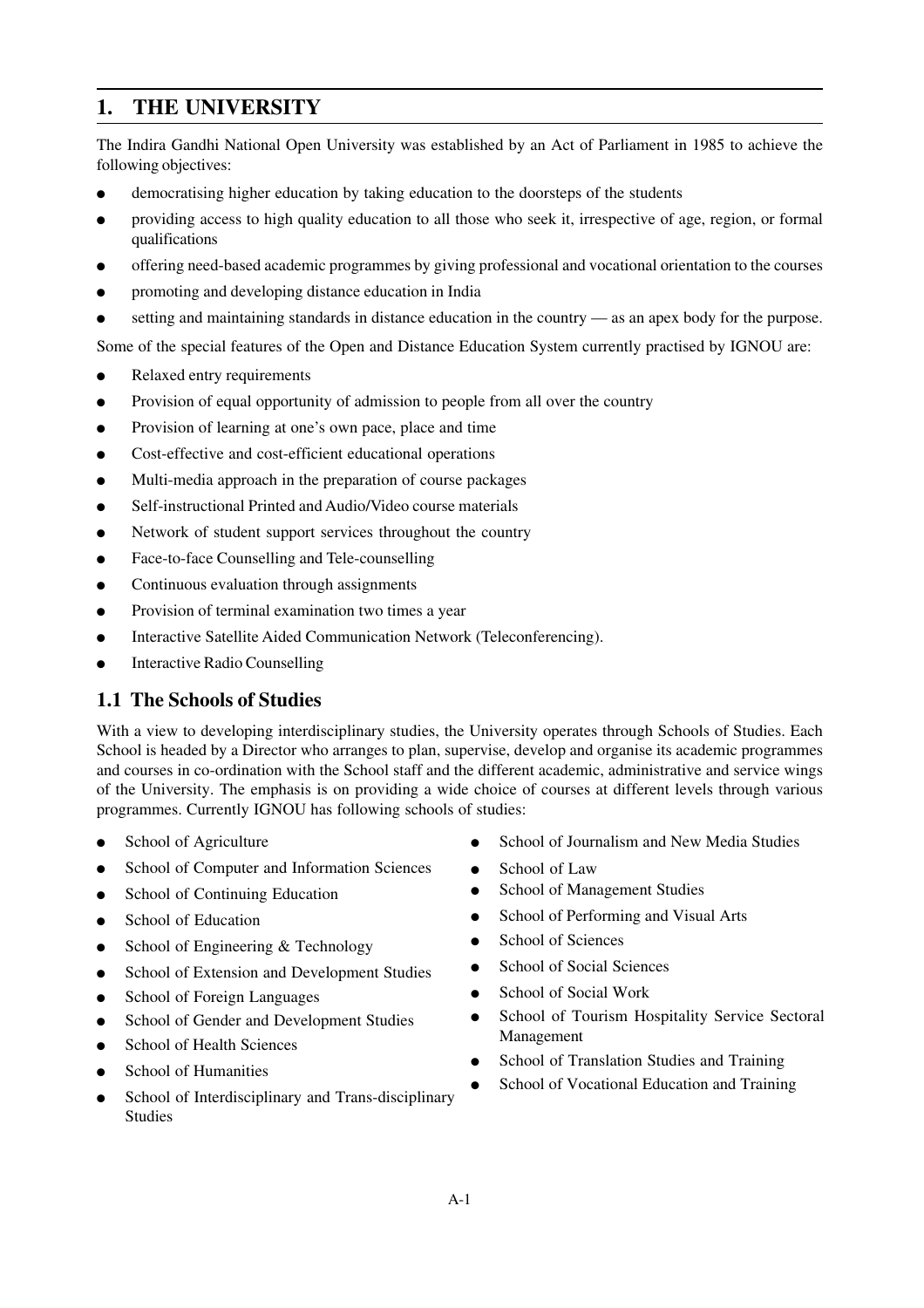# **1.2 Academic Programmes**

The University offers programmes leading to Certificate, Diploma or Degree, covering conventional as well as innovative programmes. Most of these programmes have been developed after an initial survey of the demand for such studies. They are launched with a view to fulfil the student's needs for:

- certification
- improvement of skills
- acquisition of professional qualifications
- continuing education and professional development at work place
- self-enrichment
- diversification of knowledge, etc.

The University follows multi-media approach in imparting instruction to its learners. It comprises of:

- Self-instructional printed course material packages
- Assignments for assessment and feedback
- Supporting audio-video programmes
- Face-to-face interaction with academic counsellors at Study Centres or at work centres depending on programme requirement
- Practicals at designated institutions
- Project Work in some programmes
- Work-related field project/Functional assignments as per programme requirements
- Telecast of video programmes on the National Network of Doordarshan (DD-I)
- Broadcast of audio programmes by All India Radio (selected stations)
- **Interactive Satellite Aided Communication Network (Teleconferencing)**
- **Interactive Radio Counselling**

# **1.3 Course Materials**

Learning materials are prepared for the courses by teams of experts drawn from conventional universities, professionals from all over the country and in-house faculty. These materials are edited by the content experts and language experts at IGNOU before they are finally sent to the press. Similarly audio and video programmes are produced in consultation with the course writers, in-house faculty and producers. These materials are previewed and reviewed by the faculty as well as outside experts and edited or modified wherever necessary before they are despatched to the Study Centres and Doordarshan.

Printed material is supplied directly to the students at the addresses supplied by them and their cost is covered in the programme fee. Audio/Video programmes are made available at the Study Centres where Audio/Video playing equipment is also available. Audio/Video programmes of the University are also broadcast as per a prearranged schedule. Print materials and audio/video tapes are available for a price. Interested persons/institutions may request for a catalogue from **The Registrar (MPDD), IGNOU, Maidan Garhi, New Delhi - 110 068.**

# **1.4 Credit System**

The University follows the 'Credit System' for most of its programmes. Each credit amounts to 30 hours of study comprising all learning activities. Thus, a 4 credit course involves 120 hours. This helps the student to understand the academic effort one has to put in, in order to successfully complete a course. Completion of an academic programme (Degree, Diploma or Certificate) requires successful clearing of both, the assignments and the term-end examination of each course in a programme.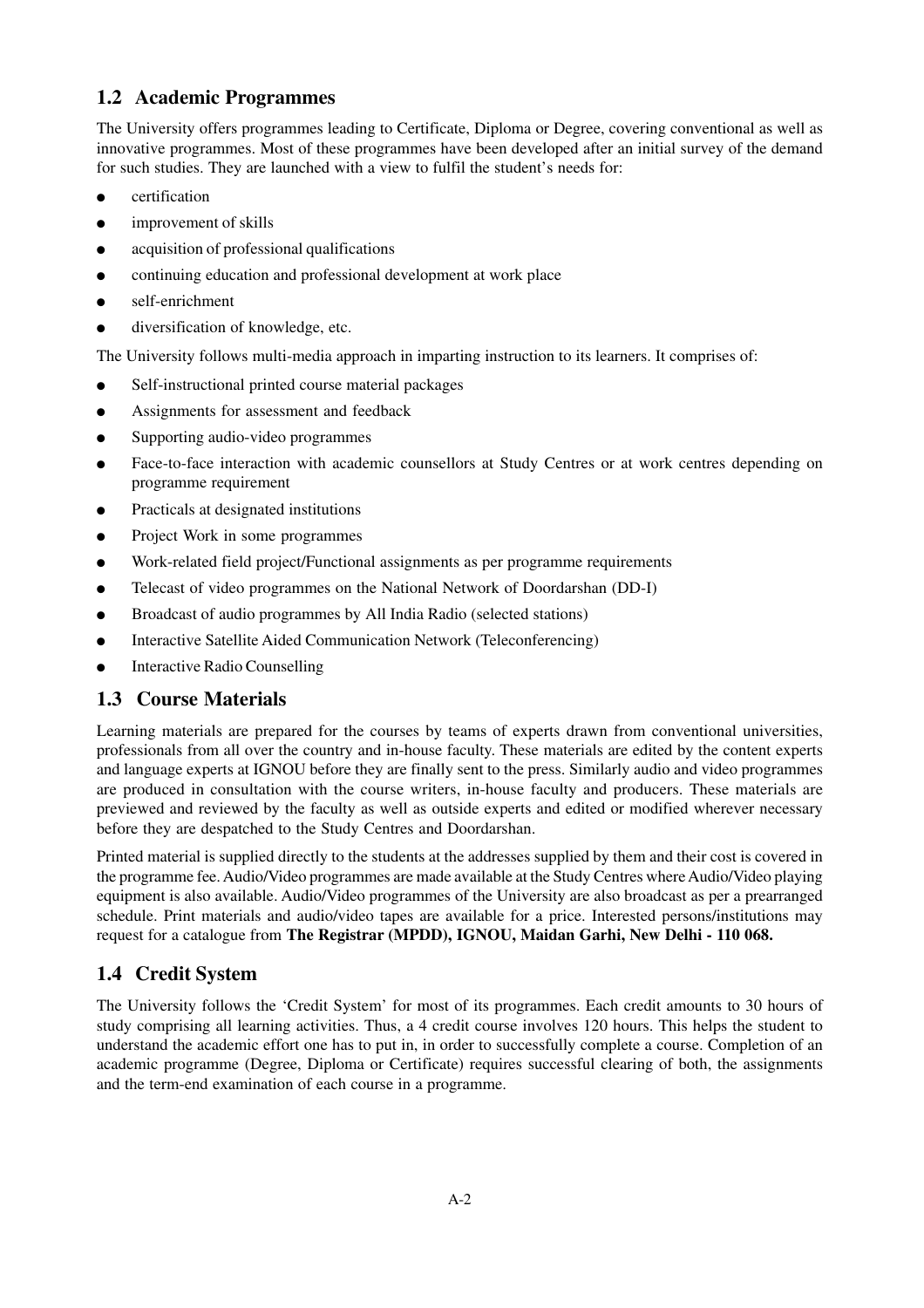# **2. BACHELOR OF COMMERCE WITH MAJOR IN ACCOUNTANCY AND FINANCE (B.Com A & F)**

Bachelor of Commerce with Major in Accountancy and Finance is designed and developed in collaboration with The Board of Studies, The Institute of Chartered Accountants of India, exclusively for the Chartered Accountancy students. The main objective of this programme is to develop skills and competencies of the students in the field of Accountancy and finance.

Students can simultaneously study this B.Com with Major in Accountancy and Finance programme with Chartered Accountancy First Stage offered By ICAI. This programme comprises of 104 credits, out of which 32 credits are from IGNOU and 72 credits are part of Chartered Accountancy course (First Stage). Once a student passing Chartered Accountancy First Stage, automatic credit transfer is given in this B.Com (A & F) programme for all of those Chartered Accountancy First Stage courses. This scheme facilitates the student to obtain duel degree simultaneously.

# **2.1 Programme Structure**

To be eligible for the award of the degree, B.Com with Major in Accountancy and Finance B.Com (A&F), a student has to complete courses as shown below. Completion of CPT/PE1/Foundation is a pre-condition to seek admission in B.Com (A & F). Therefore, all the students admitted to B.Com (A & F) get automatic credit transfer for Part A courses. All the 6 courses of Part B shall be delivered by IGNOU and the student has to pursue them as per the IGNOU system. All the 7 courses of Part C shall be delivered by ICAI as part of Chartered Accountancy First Stage and the student has to pursue them as per the ICAI system for Chartered Accountancy. Part D component, i.e., completion of 3 year articleship of Chartered Accountancy is compulsory for all the students.

|    | <b>SI.No Course Code</b> | <b>Course Title</b>                                                                                                                                                                                                        | <b>Credits</b> | <b>Status</b>                    |
|----|--------------------------|----------------------------------------------------------------------------------------------------------------------------------------------------------------------------------------------------------------------------|----------------|----------------------------------|
|    | PART A:                  | Courses of Common Proficiency Test (CPT) offered by ICAI. Courses already passed by<br>students as part of CPT or PE-I or Foundation and automatic credit transfer given to all the<br>students admitted in B.Com (A & F). |                |                                  |
| 1. | $BCO - 001$              | Fundamentals of Accounting                                                                                                                                                                                                 | 4 credits      | <b>Automatic Credit Transfer</b> |
| 2. | $BCO - 002$              | Mercantile Law                                                                                                                                                                                                             | 4 credits      | <b>Automatic Credit Transfer</b> |
| 3. | $BCO - 003$              | <b>General Economics</b>                                                                                                                                                                                                   | 4 credits      | <b>Automatic Credit Transfer</b> |
| 4. | $BCO - 004$              | <b>Quantitative Aptitude</b>                                                                                                                                                                                               | 4 credits      | <b>Automatic Credit Transfer</b> |
|    |                          | PART B: Courses offered by IGNOU. To be studied by all students                                                                                                                                                            |                |                                  |
| 5. | a) $FEG-1$               | Foundation Course in English 1                                                                                                                                                                                             | 4 credits      | Compulsory                       |
|    | b) $FEG-2$               | Foundation Course in English 2                                                                                                                                                                                             | 4 credits      | Compulsory                       |
|    |                          | <b>OR</b>                                                                                                                                                                                                                  |                |                                  |
|    | a) BHDF-101              | Foundation Course in Hindi 1                                                                                                                                                                                               | 4 Credits      | Compulsory                       |
|    | b) $FHD-2$               | Foundation Course in Hindi 2                                                                                                                                                                                               | 4 Credits      | Compulsory                       |
| 6. | EEG-4                    | <b>English for Practical Purposes</b>                                                                                                                                                                                      | 8 Credits      | Compulsory                       |
|    |                          | <b>OR</b>                                                                                                                                                                                                                  |                |                                  |
|    | EHD-8                    | Prayojan Mulak Hindi                                                                                                                                                                                                       | 8 Credits      | Compulsory                       |
| 7. | FHS-1                    | <b>Foundation Course in Humanities</b><br>and Social Sciences                                                                                                                                                              | 8 Credits      | Compulsory                       |
|    |                          | <b>OR</b>                                                                                                                                                                                                                  |                |                                  |
|    | $FST-1$                  | Foundation Course in Science<br>and Technology                                                                                                                                                                             | 8 credits      | Compulsory                       |
| 8. | a) ECO-13                | <b>Business Environment</b>                                                                                                                                                                                                | 4 credits      | Compulsory                       |
|    | $b)$ AED-1               | <b>Export Procedures and Documentation</b>                                                                                                                                                                                 | 4 credits      | Compulsory                       |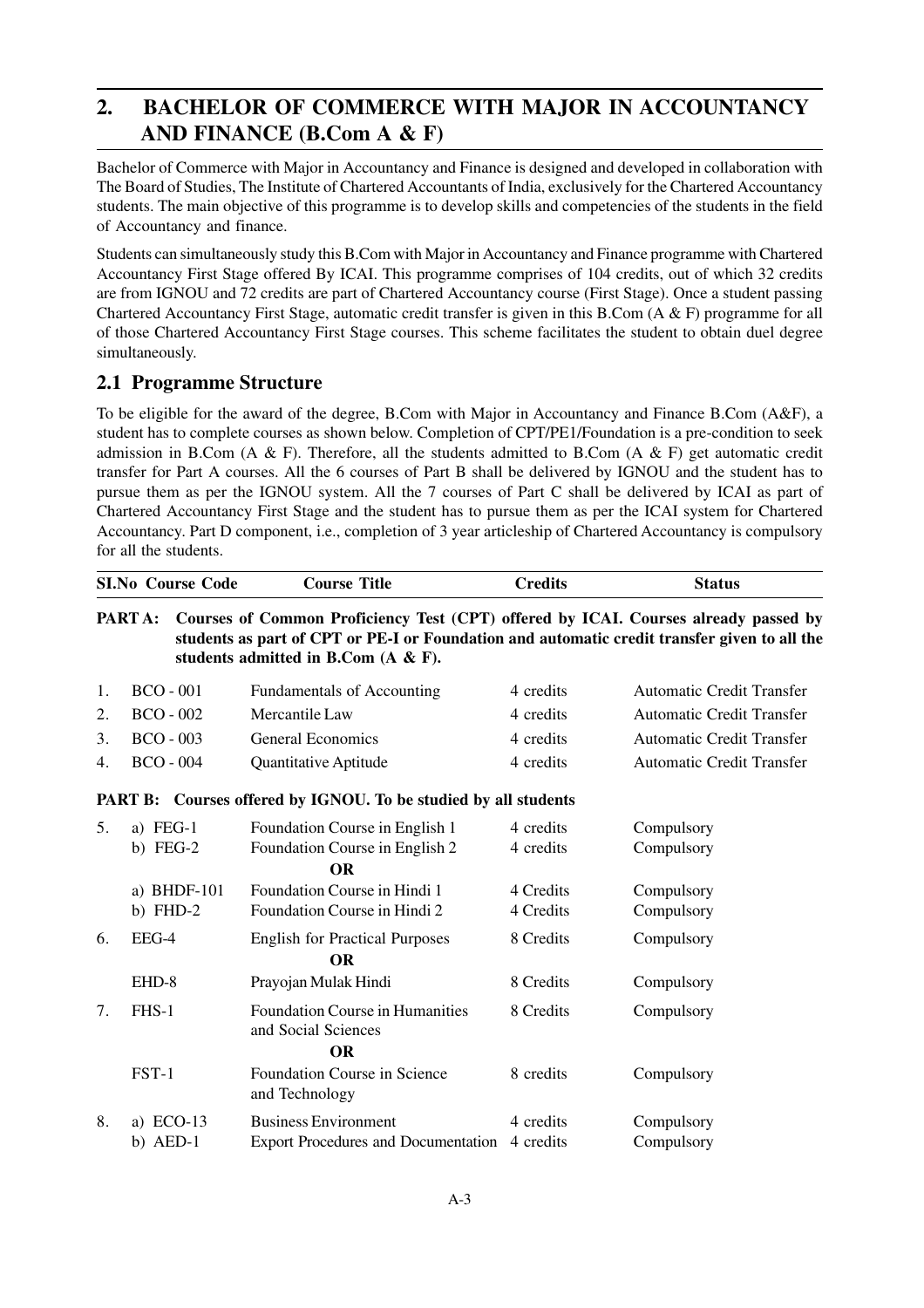### **PART C: Courses of Professional Competence Course (PCC) offered by ICAI. These Courses are to be passed as part of Chartered Accountancy First Stage and students get credit transfer in this B.Com (A & F) Programme.**

| 9.  | <b>BCO-005</b>  | <b>Advaced Accounting</b>                                       | 8 credits | Credit transfer on completion |
|-----|-----------------|-----------------------------------------------------------------|-----------|-------------------------------|
| 10. | <b>BCO-006</b>  | Auditing and Assurance                                          | 8 credits | Credit transfer on completion |
| 11. | <b>BCO-007</b>  | Law, Ethics & Communication                                     | 8 credits | Credit transfer on completion |
| 12. | <b>BCO-008</b>  | Cost Accounting & Financial<br>Management                       | 8 credits | Credit transfer on completion |
| 13. | <b>BCO-009</b>  | <b>Taxation</b>                                                 | 8 credits | Credit transfer on completion |
| 14. | <b>BCO-010</b>  | Information Technology and<br>Strategic Management              | 8 credits | Credit transfer on completion |
| 15. | <b>BCOL-001</b> | 100 Hours IT Training through<br><b>Accredited Institutions</b> | 8 credits | Credit transfer on completion |

### **PART D: Completion of 3 years of Articleship of ICAI is compulsory**

# **2.2 Eligibility for Admission**

Candidates who fulfill the following conditions are eligible for admission to this programme:

- i) 10+2 or its Equivalance
- ii) Passed Common Proficiency Test/PE-I/Foundation from ICAI.
- iii) Registration in Professional Competence Course/PE-II/lntermediate (Chartered Accountancy First Stage) of ICAI.

**–––––––––––––––––––––––––––––––––––––––––––––––––––––––––––––––––––––––––––––––––––––––––**

**OR**

Already passed Professional Competence Course/PE-II/lntermediate

As per the eligibility, students who are currently pursuing Chartered Accountancy First Stage (PCC)/PE-II as well as those who have already completed PCC/PEII/lntermediate of Chartered Accountancy are eligible to seek admission to this programme. Similarly, all those students who have passed Chartered Accountancy under the earlier schemes are also allowed to join this programme.

# **2.3 Medium of Instruction**

This programme is offered in both Hindi as well as English medium. Printed course material and assignments are sent to you in the medium of your option. Similarly, you have to submit the assignments and attempt the termend examinations in the medium you have opted for. Audio/video programmes and counseling are also provided through the medium you have opted for.

# **2.4 Fee Structure**

The total fee for this programme is Rs. 4,800/-, payable along with the application form at the time of registration. The student once admitted shall be deemed to have been registered for all the 3 years. Therefore, he/she is not required to re-register for the 2nd year/3rd year and pay any fees.

The programme fee shall be payable only by means of Demand Draft drawn in favour of "IGNOU" and payable at the city where your regional centre is located. Please write your name & address (in Capitals) and programme name at the back of your demand draft to ensure proper credit to your fee account. Application and D/D are to be submitted at the concerned IGNOU Regional Centres only, but not to send to the head quarters.

# **2.5 Duration of the Programme**

The University offers lot of flexibility and openness in the duration for the completion of this programme. You can complete this programme within a minimum period of 3 years and a maximum period of 6 years. A student once admitted to this programme, his/her registration is valid for 6 years. In case a student fails to complete within 6 years, he/she shall be required to seek re-admission by paying the prescribed fee.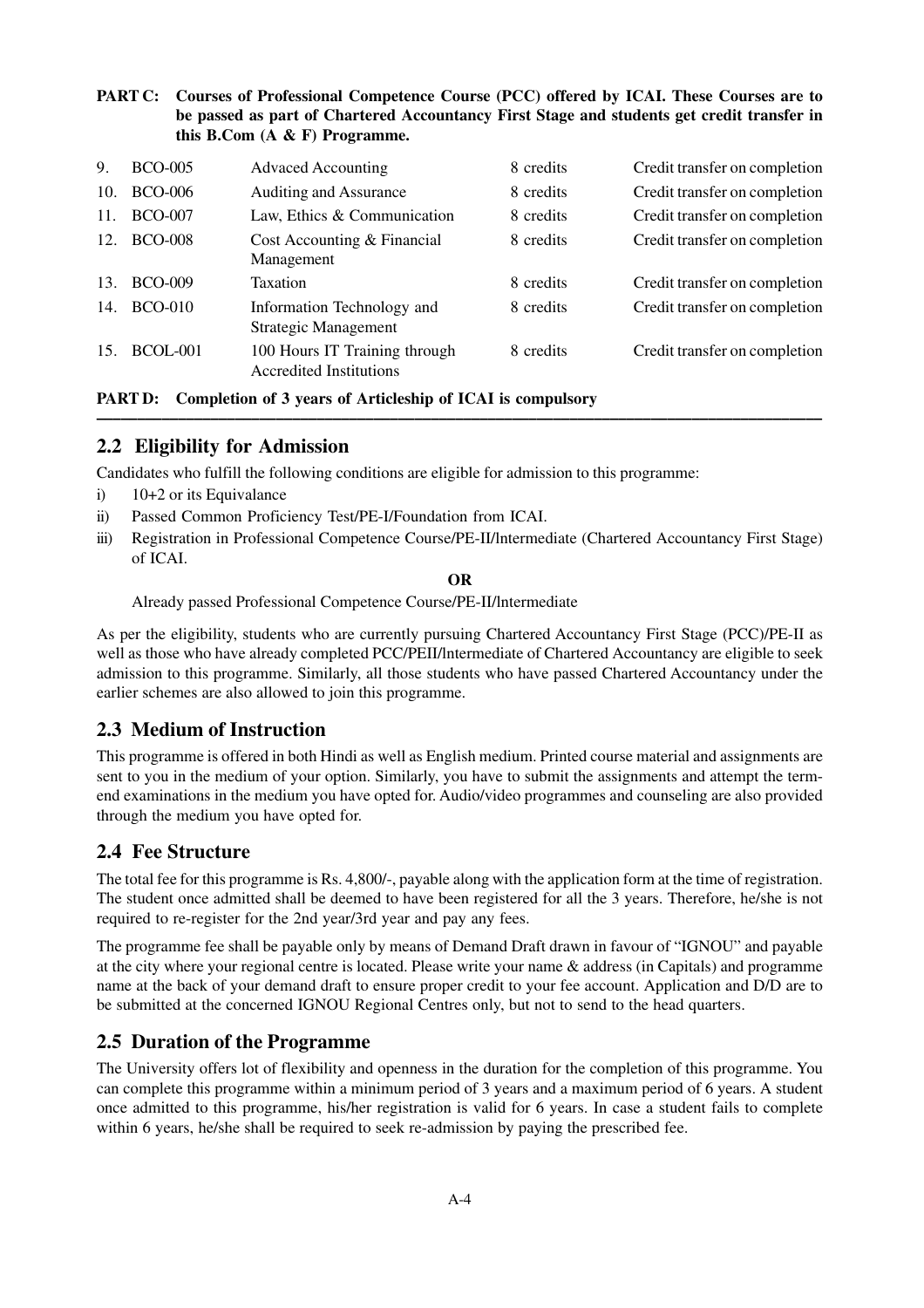Students once admitted to this programme shall be deemed to have been admitted for 3 years. Therefore, no need to re-register in 2nd year and 3rd year, as in the case of the existing B.Com programme.

**For the students who have already completed the Chartered Accountancy First Stage (lntermediate/ PE-II/PCC), the minimum period of study shall be proportionately reduced. Thus, such students can complete this programme within a minimum period of one year and a maximum period of 4 years.**

# **2.6 Evaluation System**

This programme facilitates simultaneous study of Chartered Accountancy. A student admitted to this programme study selected IGNOU courses and complete them as per IGNOU evaluation system. He/she simultaneously study Chartered Accountancy First Stage (PCC/PE-II/Intermediate) and complete those courses as per the ICAI scheme. Once a student passes those courses, automatic credit transfer is given in B.Com (A&F).

The details of the evaluation scheme is as follows:

**Part A Courses:** These 4 courses are the same as covered in Common Proficiency Test (CPT) or PE-I or Foundation. Since passing of CPT/PE-I/Foundation is a pre-condition to join B.Com (A&F), all the students who ever join this programme will get exemption for these courses. The marks you secured in CPT/PE-I/Foundation courses are automatically transferred against these 4 courses.

**Part B Courses:** A student shall pursue these 6 courses of Part B with IGNOU and complete them as per the IGNOU evaluation system, which is explained in detail later in this handbook.

**Part C Courses:** A student shall pursue 7 of the Part C courses with ICAI as a student of Chartered Accountancy First Stage (Intermediate/PE-II/PCC). Once these crouses are passed as per the examination scheme of the Chartered Accountancy First Stage, she/he is deemed to have passed all the Part C Courses in B.Com(A&F) and credit transfer is given.

**Part D:** A student shall complete Articleship of 3 years compulsorily, as per the requirements in Chartered Accountancy. There are no marks assigned to this component.

Based on the marks obtained by the student in Part A, Part B and Part C courses, as per the evaluation system explained above, the Bachelor of Commerce with Major in Accountancy and Finance B.Com (A&F) shall be awarded as per the following marking scheme:

| <b>Unsuccessful</b>   | Below 35%        |
|-----------------------|------------------|
| Pass                  | 35\% to 49.9\%   |
| Second Division       | 50\% to 59.9\%   |
| <b>First Division</b> | $60\%$ and above |

# **3. Master of Commerce in Finance and Taxation M.Com (F & T)**

**Master of Commerce in Finance and Taxation** is designed and developed in collaboration with **The Board of Studies, The Institute of Chartered Accountants of India** exclusively for the Chartered Accountancy Final stage students. The main objective of this programme is to develop skills and competencies of the students in the field of Accountancy, Finance and Taxation.

Students can simultaneously study this M.Com in Finance and Taxation programme alongwith Chartered Accountancy Final Course offered by ICAI. This M.Com ( F & T) programme comprises of 13 courses, out of which 5 courses are offered by IGNOU and remaining 8 courses are part of Chartered Accountancy Final Course. Once a student passes the 8 courses of Chartered Accountancy Final Course, he/she receives credit transfer for those 8 courses in this programme. This scheme facilitates the student to obtain duel degree simultaneously when a student passes Chartered Accountancy final, he/she becomes the member of Chartered Accountancy and at the same time he/she is also qualifled to receive this M.Com degree by completing only 5 more courses from IGNOU.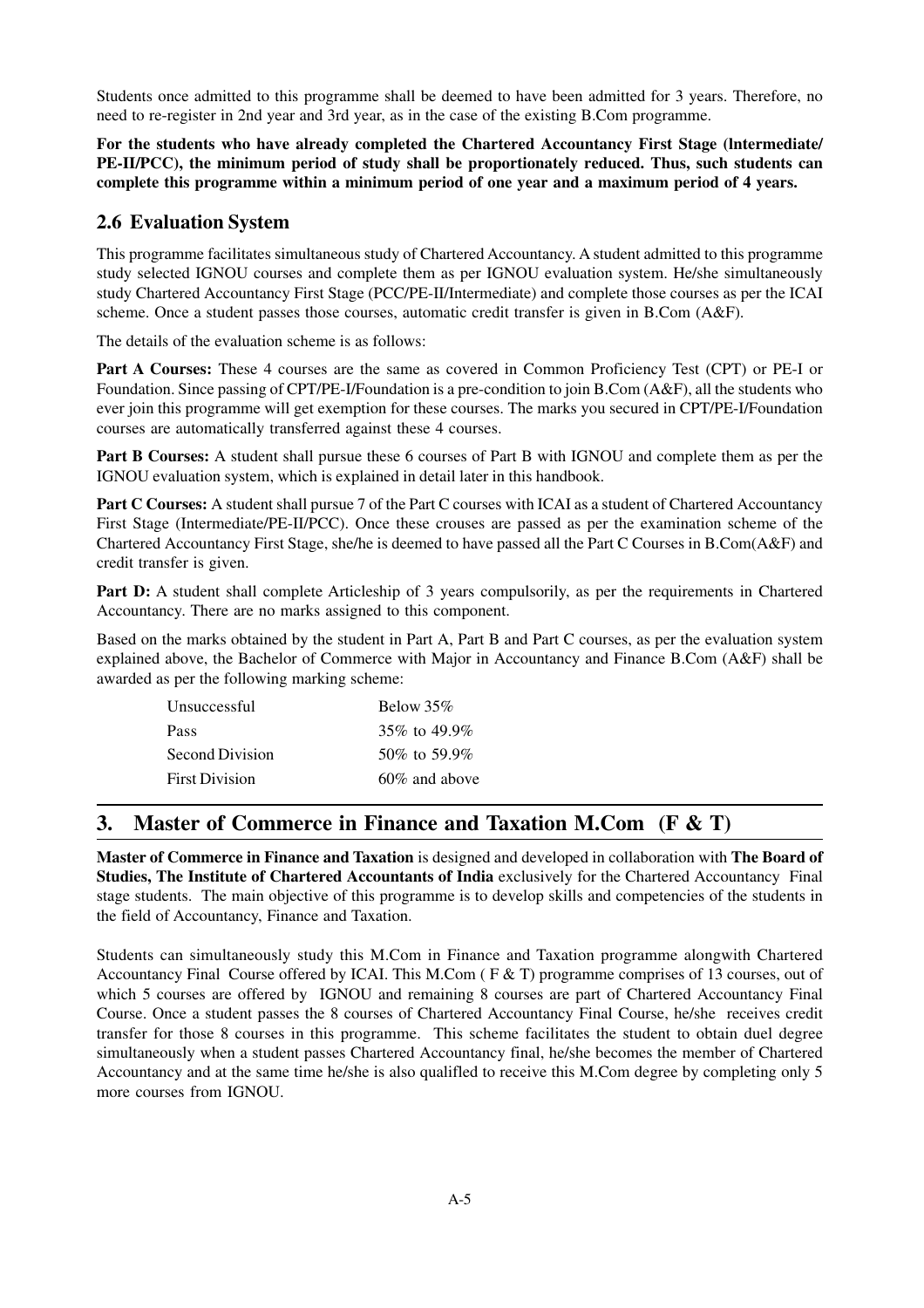### **3.1 Programme Structure**

To be eligible for the award of the degree of M.Com in Finance and Taxation, a student has to complete the following 13 courses compulsorily. All the Part A 5 courses shall be delivered by IGNOU and the student has to pursue them with IGNOU. All the Part B 8 courses shall be delivered by ICAI as part of Chartered Accountancy Final Stage and the student has to pursue them as per the system of ICAI. A student may take admission simultaneously in Chartered Accountancy Final and M.Com (F & T) and take the benefit of Chartered Accountancy Final courses in passing both Chartered Accountancy as well M.Com ( F & T).

| Sl.No                           | <b>Course Code</b> | <b>Course Title</b>                                                                          |  |
|---------------------------------|--------------------|----------------------------------------------------------------------------------------------|--|
| PARTA: Courses offered by IGNOU |                    |                                                                                              |  |
| 1                               | $MCO - 01$         | Organisation Theory and Behaviour                                                            |  |
| $\overline{2}$                  | $MCO - 03$         | Research Methodology and Statistical analysis                                                |  |
| 3                               | $MCO - 04$         | <b>Business Environment</b>                                                                  |  |
| 4                               | $MCO - 06$         | <b>Marketing Management</b>                                                                  |  |
| 5                               | $IBO - 06$         | <b>International Business Finance</b>                                                        |  |
|                                 |                    | <b>PART B: Courses to be studied as part of Chartered Accountancy Final Stage offered by</b> |  |
|                                 | <b>ICAI</b>        |                                                                                              |  |
| 6                               | $MCO-011$          | <b>Financial Reporting</b>                                                                   |  |
| 7                               | $MCO-012$          | <b>Strategic Financial Management</b>                                                        |  |
| 8                               | $MCO-013$          | Advanced Auditing and Professional Ethics                                                    |  |
| 9                               | $MCO-014$          | Corporate and Allied Laws                                                                    |  |
|                                 |                    | (Section A - Company Law; Section B - Allied Laws)                                           |  |
| 10                              | $MCO-015$          | <b>Advanced Management Accounting</b>                                                        |  |
| 11                              | $MCO-016$          | Information Systems Control and Audit                                                        |  |
| 12                              | $MCO-017$          | <b>Direct Tax Laws</b>                                                                       |  |
| 13                              | $MCO-018$          | <b>Indirect Tax Laws</b>                                                                     |  |
|                                 |                    | (Section A - Central Excise; Section B - Service Tax & VAT; Section<br>$C$ – Customs)        |  |

### **3.2 Eligibility for Admission**

Candidates who fulfill the following two conditions are eligible for admission to this programme:

- i) Graduate in any discipline or equivalence from a recognized University/Institute.
- ii) Admitted in the Chartered Accountancy Final Course.

### **OR** OR

Who has already passed Chartered Accountancy.

As per the eligibility, Students who are currently pursuing Chartered Accountancy Final Course as well as those who have already completed Chartered Accountancy are eligible to seek admission to this programme. Similarly, those students who have passed Chartered Accountancy under the earlier schemes are also allowed to join this programme.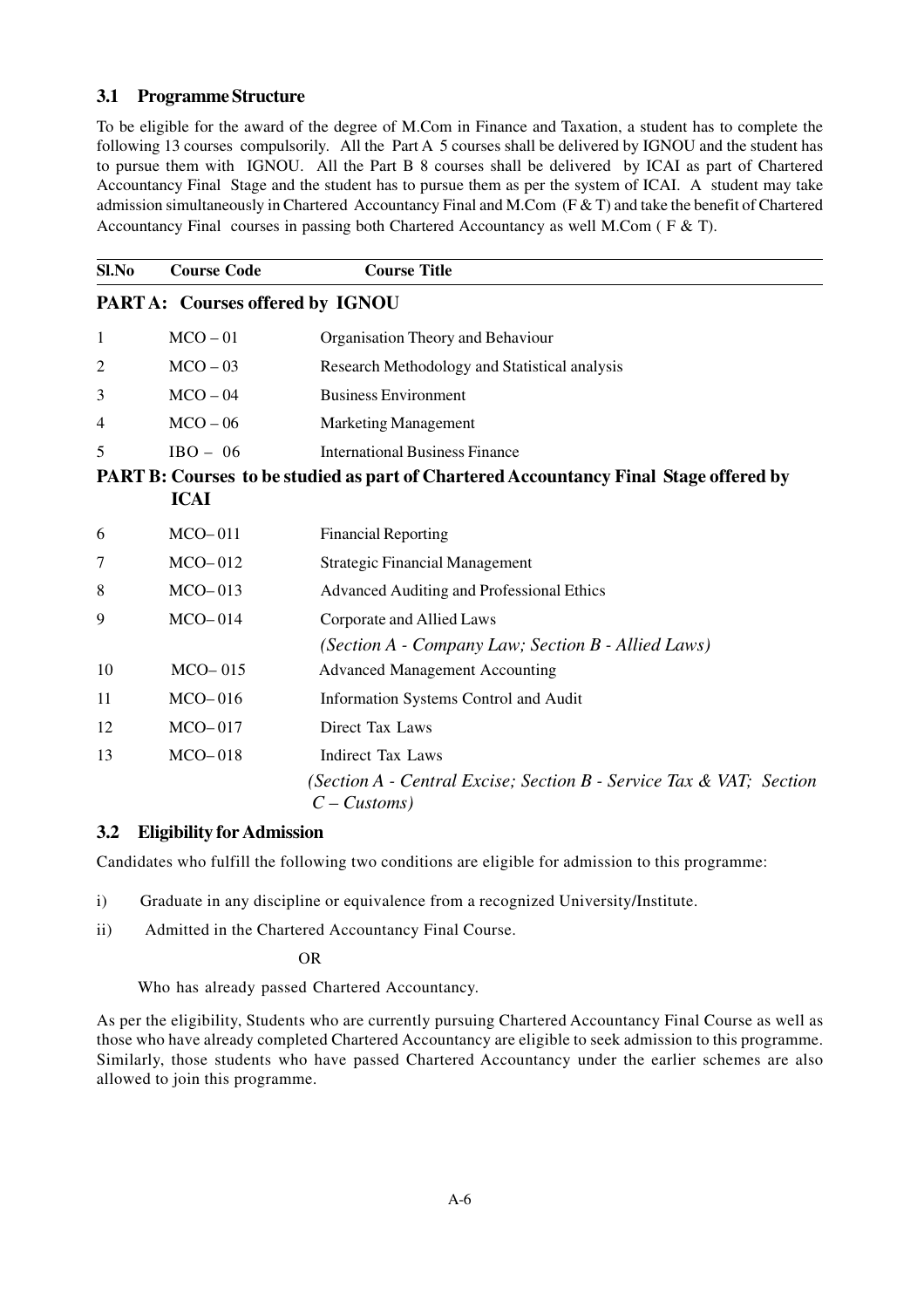# **3.3 Medium of Instruction**

This programme is presently offered in both English as well as Hindi medium. Printed course materials and assignments are sent to you in the medium of your option. Similarly, you have to submit the assignments and write the term-end examinations in the language you have opted for. Audio/video programmes and counselling are also provided through the medium you opt.

# **3.4 Fee Structure**

The fee for this programme is a consolidated amount of **Rs. 6,000** payable at the time of registration along with the application form. The student once admitted shall be deemed to have been registered for 2 years. Therefore, it is not required to re-register for the 2<sup>nd</sup> year and pay any fees.

The programme fee shall be payable only by means of Demand Draft drawn in favour of "IGNOU" and payable at the city where your regional centre is located. Please write your name & address (in Capitals) and programme name at the back of the demand draft to ensure proper credit to your fee account. Application and DD are to be submitted at the concerned IGNOU Regional Centres only, but not to send to the head quarters directly.

# **3.5 Duration of the Programme**

The University offers lot of flexibility and openness in the duration for completion of this programme. You can complete this programme within a minimum period of 2 years and a maximum period of 5 years. A student once admitted to this programme, his/her registration is valid for a maximum period of 5 years. In case a student fails to complete within the maximum period of 5 years, he/she shall be required to seek re-admission by paying the prescribed fee.

**Students once admitted to this programme shall be deemed to have been admitted for 2 years. Therefore, no need to re-register in 2nd year as in the case of the existing M. Com programme.**

**For the students who have already completed the Chartered Accountancy Final Stage, the minimum period of study shall be proportionately reduced. Thus, such students can complete this programme within a minimum period of one year and a maximum period of 4 years.**

# **3.6 Evaluation System of the Programme**

In this programme, a student may be simultaneously studying M.Com ( $F < T$ ) as well as Chartered Accountancy.

- a) **Evaluation of Part A Courses:** A student shall pursue PART A courses with IGNOU. Therefore, the evaluation of the 5 Part A courses is done as per the IGNOU system of evaluation, which is explained in detail under Section 5 Evaluation System later in this Programme Guide.
- b) **Evaluation of Part B Courses:** A student shall pursue Part B courses with ICAI as a student of Chartered Accountancy. Thus, once a student passes Chartered Accoutnacy final he/she is deemed to have passed all the 8 Part B courses in M.Com ( $F \& T$ ) Programme.

After a student passes Part A courses from IGNOU and Part B courses from ICAI as part of Chartered Accountancy, the M.Com (F & T) degree is awarded as per the following marking scheme.

| Unsuccessful    | Below $40\%$       |  |  |
|-----------------|--------------------|--|--|
| Pass            | 40\% to 49.9\%     |  |  |
| Second Division | $50\%$ to $59.9\%$ |  |  |
| First Division  | $60\%$ and above.  |  |  |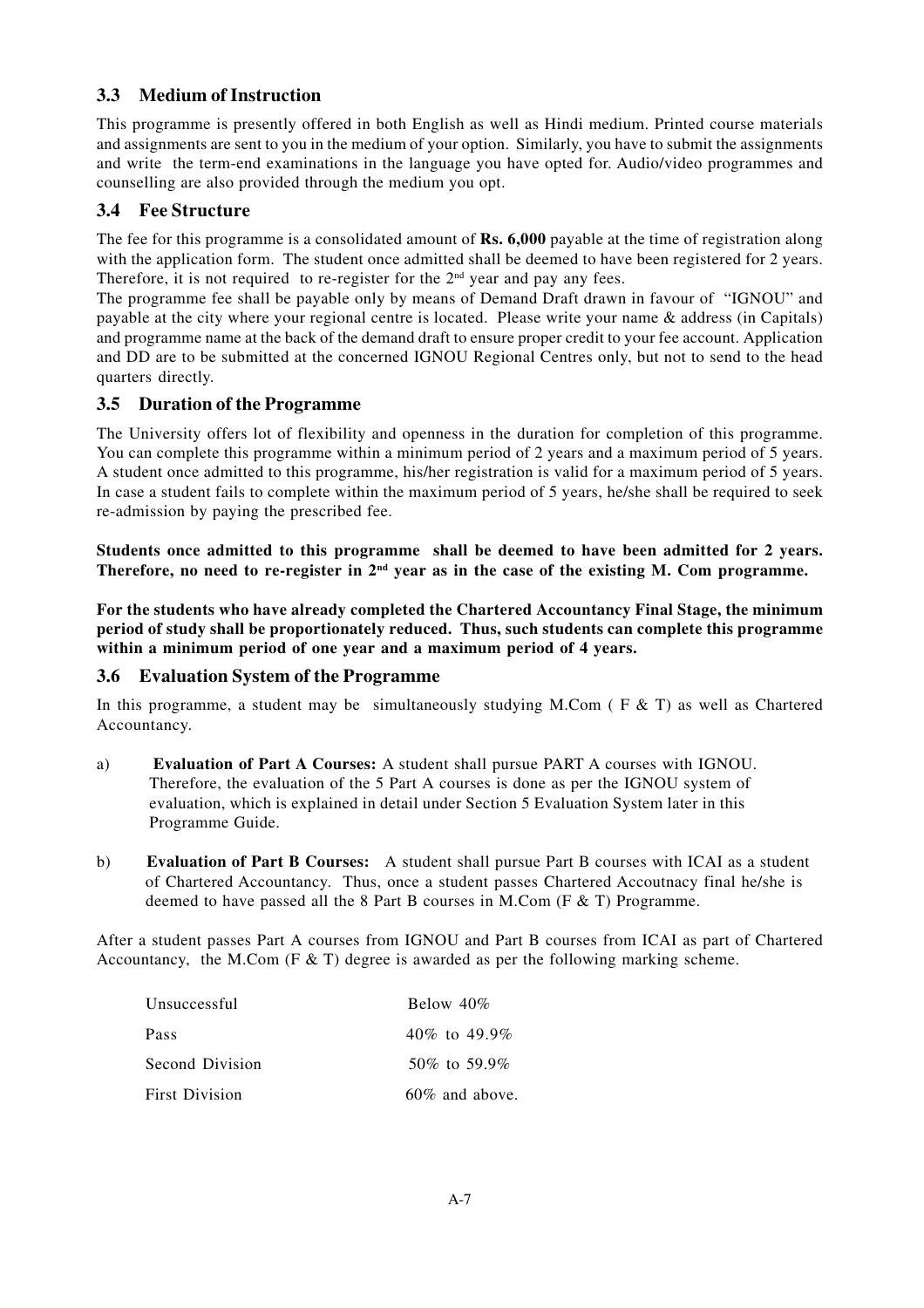# **4 INSTRUCTIONAL SYSTEM**

The methodology of instruction in this University is different from that in the conventional universities. The Open University System is more learner-oriented, and the student is an active participant in the teaching-learning process. Most of the instruction is imparted through distance rather than face-to-face communication.

The University follows a multi-media approach for instruction. It comprises: .

- self-instructional print material
- audio and video-cassettes
- audio-video programmes transmitted through Doordarshan and Radio
- teleconferencing
- face-to-face counselling at Study Centres by academic counsellors
- gyan darshan channel
- assignments
- practicals

# **4.1 Print Material**

Print material is the primary form of instructional material, although there will be a few audio-video-programmes and counselling sessions. Therefore, you have to concentrate mainly on the print material that we send you periodically. The print material would be sufficient to write assignment responses and prepare for the term end examinations.

### **How to Use Print Material**

The print material prepared by the University is self instructional in nature. Each course has been divided into a number of Blocks, generally 8 Blocks for an 8 credit course and 4 or 5 Blocks for a 4 credit course. Each Block consists of a number of Units (lessons). Normally, all the Units covered in one Block have a thematic unity. The first page of each Block indicates the contents of each Block i.e., the number and titles of the Units covered in that Block. This is followed by a brief introduction to the Block. This Block introduction explains the total coverage of the Block as a whole as well as the coverage of each Unit in that Block.

Each Unit is structured to facilitate self study for you. The section on **Objectives** briefly states what we expect you to attain when you have completed the Unit. In **Introduction**, there is an attempt to forge a link with the topics of the previous Units and .the topic to be covered in the present Unit. This is followed by the main body of the Unit, which is divided into various sections and subsections. In the main body there are a few self-check exercises under the caption **Check Your Progress**. Enough space is given for you to write your answers to the questions set in the self-check exercises. Answers to these exercises are given in the section **Answers to Check Your Progress Exercises** at the end of the Unit.

The section **Let Us Sum Up** summarises what has been said in the whole Unit. This summary enables you to recall the main points covered in the Unit. To facilitate comprehension, important words/terms covered in the Unit are explained in the section **Key Words**. Some books for additional reading are suggested in the section **Some Useful Books**. For your reference purpose some of these books may be available in the study centre. The section Terminal Questions/Exercises is intended to give you an idea about the nature of question that may be asked in term end examinations. These question and **Check Your Progress Exercises are for your practice only, and you should not submit answers to these questions to the University for assessment.**

Read the Units carefully and note down the important points. You can use the space in the margin of the printed pages for making notes and writing your comments. While reading the Units mark the words that you do not fully understand. Look for the meaning of such words under the section Key Words or in a dictionary. Read the Unit again and again until you have understood the point. You may also try to find it in earlier Units as it may be explained there. However, if you still do not understand something, consult your counsellor during the face-toface sessions at the Study Centre for clarification.

Try to answer **'Check Your Progress'** questions. These exercises will help you to reinforce the information/ knowledge you gain through your first reading of the text. Proper comprehension of the units and the points/ notes made by you while reading through the Units would help you in answering the Check Your Progress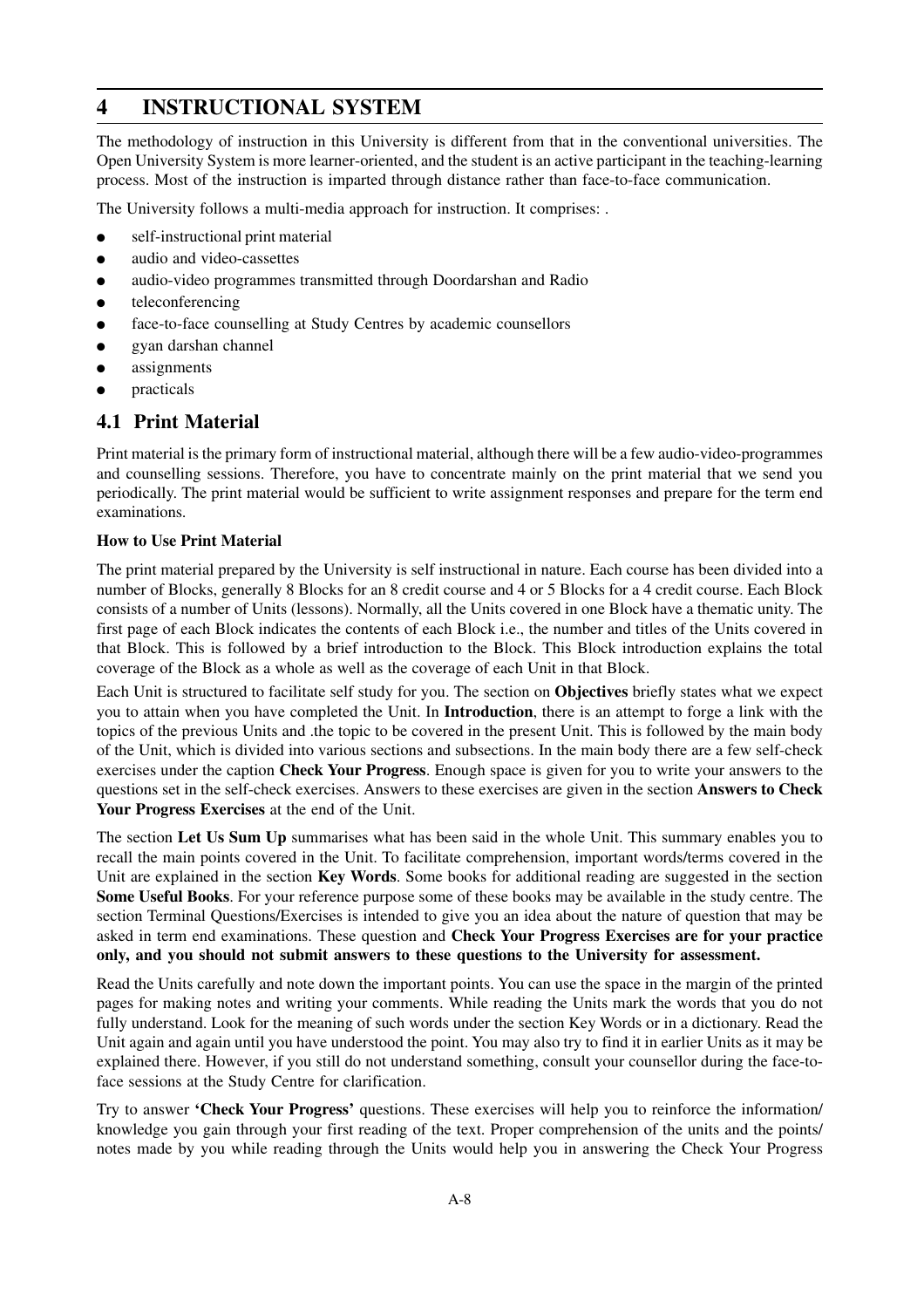Exercises given in the Units. Once you have written the answer in the blank space provided for each question, you can compare your answers with the answers given in the section 'Answers to Check Your Progress Exercises.

# **4.2 Audio-Visual Aids**

In addition to the print material, audio and video tapes have been prepared for each course. The audio-video material is supplementary to the printed material. Hence, we advise you to make use of it, as that will help you to understand the subject better. **Video programmes are transmitted by Doordarshan every Monday, Wednesday and Friday from 6.30 to 7.00 in the morning. The Schedule of transmission is communicated to you through the IGNOU Newsletter.**

Audio programmes are broadcast in some select states also through Radio stations. Information about these would be available at your Regional Centre.

The telecast schedule for transmission of programmes through Gyan Darshan is communicated through a monthly booklet. Audio-video material will not be supplied individually but will be available to you at the Study Centres. You can watch these programmes during counselling sessions. Students desirous of buying the audiovideo tapes can procure them from: **Director, Electronic Media Production Centre, IGNOU, Maidan Garhi, New Delhi- 110 068.**

**Course-wise lists of audio-video programmes are given alongwith the course-wise syllabus in this programme guide.**

# **4.3 Interactive Radio Counselling**

The University has started interactive counselling through AIR network all over India. You can participate in it by tuning in to your area Radio station. Experts from various discipline areas are available for this counselling. Students can put across their questions to these experts by using the telephone. The telephone numbers are announced by respective Radio Stations. This counselling is available on every Sunday between 4 and 5 in the evening.

# **4.4 Gyan Darshan**

IGNOU in collaboration with Doordarshan now has an exclusive Educational TV Channel of India called Gyan Darshan. It is available through cable TV network. The channel telecasts educational programmes for 24 hours every day. Apart from programmes of IGNOU it will have educational programmes produced by various national education institutions. You should try to get access to it through your cable operator. The schedule of programmes with time and date is sent to all study centers one month in advance. Please obtain it from there.

# **4.5 Teleconferencing**

To reach our students spread in different parts of the country we take the help of teleconferencing. These sessions are conducted from Delhi. The students can attend these at the regional centres and specified study centres of IGNOU. It is a one way video and two way audio facility. You will be sent a schedule with topics in advance through your study centres. The faculty at Delhi and other experts as resource persons participate in these sessions. You can put your problems and questions to these experts through the telephone available at receiving centres. These will help in resolving your queries related to courses and other general information pertaining to programmes of study.

# **4.6 Counselling**

In distance education, face-to-face contact between the learners and their tutors/counsellors is an important activity. The purpose of such a contact is to answer some of your questions and clarify your doubts which may not be possible through any other means of communication. It is also intended to provide you an opportunity to meet fellow students. There are experienced academic counsellors at the Study Centres to provide counselling and guidance to you in the courses that you have chosen for study.. The counselling sessions for each of the courses will be held at suitable intervals throughout the academic session. **The counselling sessions are not compulsory.** However, they may be very useful in certain respects such as: to share your views on the subject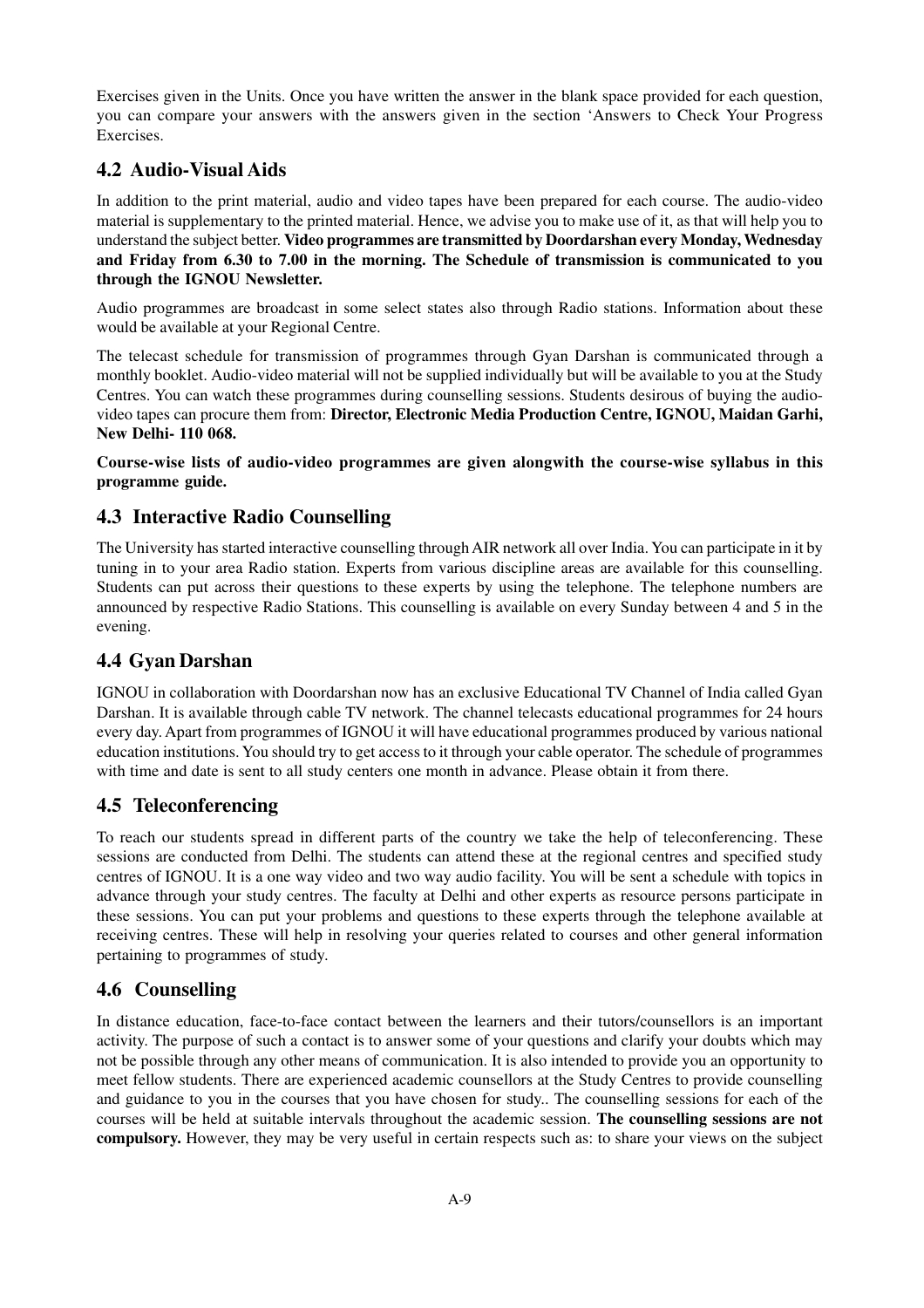with teachers and fellow participants, comprehend some of the complex ideas or difficult issues, and get clarifications for many doubts which you would not otherwise try to raise, and consult academic counselors for selecting courses of study.

**Face-to-face counselling will be provided to you at the study centre assigned to you**. You should note that the counselling sessions will be very different from the usual classroom teaching or lectures. Counsellors will not be delivering lectures or speeches. They will try to help you to overcome difficulties (academic as well as personal) which you face while studying for this programme. In these sessions you must look into the subjectbased difficulties and any other issues arising out of such difficulties. Besides, some of the audio and video cassettes that are available at that time will be played in the counselling sessions.

Before you go to attend the counselling sessions, please go through your course material and note down the points to be discussed. Unless you have gone through the Units, there may not be much to discuss. Try to concentrate on the relevant and the most important issues. Also try to understand each other's points of view. You may also establish personal contact with your fellow participants to get mutual help for academic purposes. Try to get the maximum possible help from your counsellors.

Generally there will be 10 counselling sessions for an 8 credit course and 5 sessions for a 4 credit course.

### **4.7 University Functionaries for Sorting Out Problems**

Learners may seek the help of following University functionaries for sorting out the issues indicated below :

| (i)   | About Admission, Fee receipt,<br>Re-registration, Re-admission, Change<br>of Study Centre, Bonafide Certificate,<br>Counselling, Evaluation of Assignments.<br>Non-receipt of Study Material and<br>assignments. |                                           |   |                      | Regional Director of your region                                                                                                                                                                                                                                                                                                             |  |                                            |  |  |
|-------|------------------------------------------------------------------------------------------------------------------------------------------------------------------------------------------------------------------|-------------------------------------------|---|----------------------|----------------------------------------------------------------------------------------------------------------------------------------------------------------------------------------------------------------------------------------------------------------------------------------------------------------------------------------------|--|--------------------------------------------|--|--|
| (ii)  | About Examination Centre, Exam<br>result, Grade card, Change of electives,<br>Credit exemption, Credit transfer,<br>Re-checking, Issuance of Diploma and<br>Change of Address, etc.                              |                                           |   |                      | Registrar (SED)<br>Indira Gandhi<br>National Open University<br>Maidan Garhi, New Delhi-110 068<br>E-mail: sred@ignou.ac.in                                                                                                                                                                                                                  |  | Ph.: 29538427<br>29536743<br>Fax: 29538429 |  |  |
| (iii) | For Migration Certificate                                                                                                                                                                                        |                                           |   | (i)<br>(ii)<br>(iii) | <b>Regional Director</b><br>alongwith the following documents:<br>Application Form (can be obtained<br>from Regional Centres and H.Q.)<br>Photocopy of Grade card and Provisional<br>certificate<br>A fee of Rs. 300/- in the form of Demand Draft<br>drawn in favour of IGNOU payable at the city<br>where your Regional Centre is located. |  |                                            |  |  |
|       | (iv) For Change of Region<br>The Regional Director concerned with copy to:<br>Registrar (SED) Indira Gandhi National Open<br>University, Maidan Garhi, New Delhi-110068.                                         |                                           |   |                      |                                                                                                                                                                                                                                                                                                                                              |  |                                            |  |  |
| (v)   | <b>Subject Related Queries</b>                                                                                                                                                                                   | $M_{\cdot}$ Com (F & T)<br>B. Com (A & F) | : |                      | Prof. N.V. Narasimham and Prof. Nawal Kishor<br>Prof. N.V. Narasimham and Prof. Madhu Tyagi<br>School of Management Studies<br>Indira Gandhi National Open University<br>Maidan Garhi, New Delhi - 110068.<br>Ph.: 29535266<br>E-mail: soms@ignou.ac.in                                                                                      |  |                                            |  |  |

*Students are advised to get in touch with their Study Centres for latest/updated information.*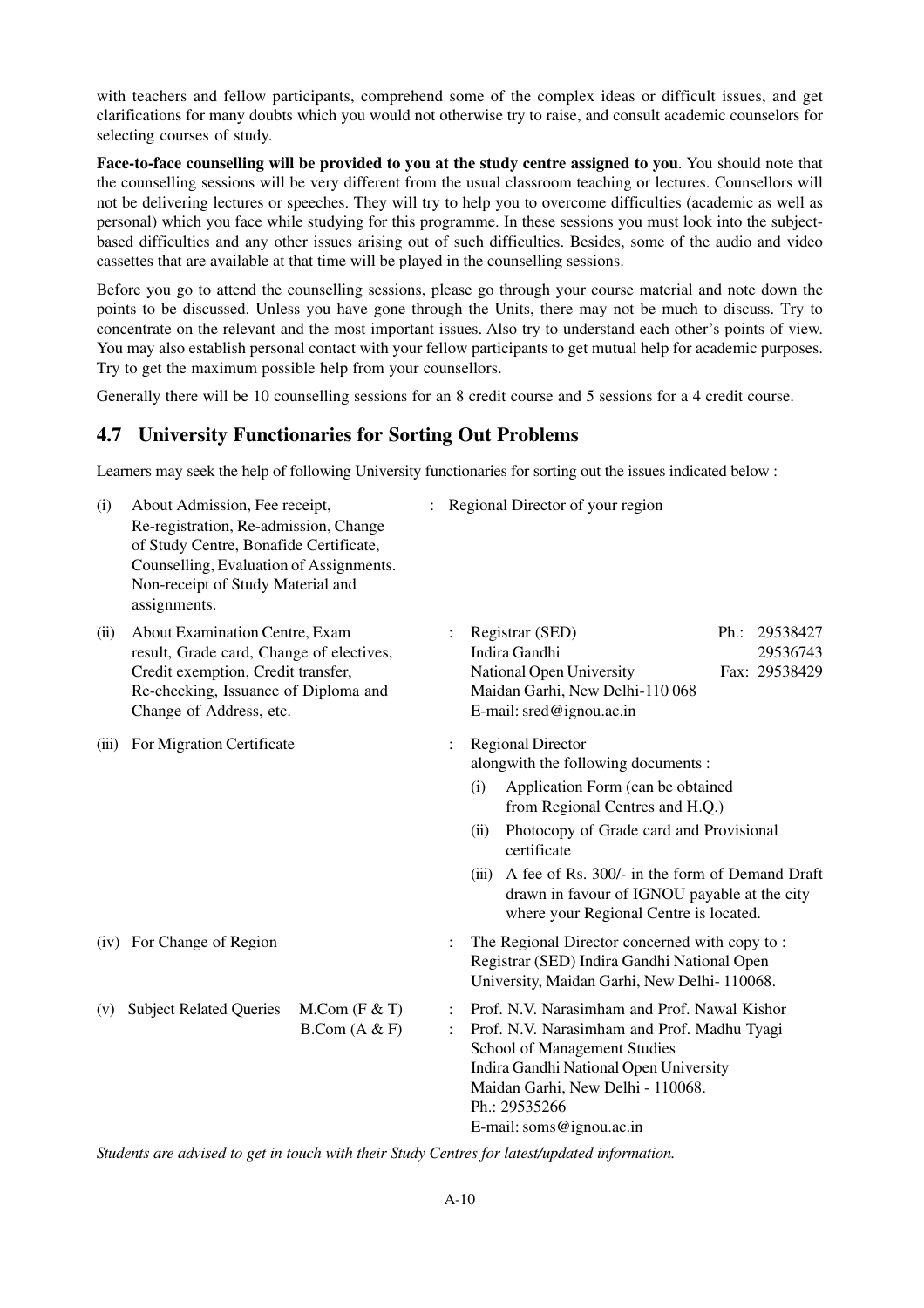# **5 STUDENT SUPPORT THROUGH STUDY CENTRES**

To provide effective student support, IGNOU has set up a number of Study Centres all over the country. You will be allotted one of these Study Centres taking into consideration your place of residence or work. However, each Study Centre can handle only a limited number of students and despite our best efforts, it may not always be possible to allot the Study Centre of your choice. The region-wise list of Study Centres is provided in annexure-II of this Programme Guide. The particulars regarding the Study Centre to which you are assigned will be communicated to you.

Every Study Centre will have:

- A Coordinator who will coordinate different activities at the centre.
- An Assistant Coordinator and other supporting staff appointed on a part-time basis.
- Counsellors in different courses to provide counselling and guidance to you in the courses you have chosen.

### **A Study Centre will have six major functions:**

- 1) **Counselling:** Face-to-face counselling for the courses will be provided at the Study Centres. Generally, as stated earlier, there will be 10 counselling sessions for an 8 credit course and 5 sessions for a 4 credit course. The detailed programme of the counselling sessions will be sent to you by the Coordinator of your Study Centre.
- 2) **Evaluation of Assignments:** Tutor Marked Assignments (TMA) will be evaluated by the Counsellors appointed for different courses at the Study Centre. These assignments will be returned to you with tutor comments and marks you obtained. These comments will help you in your studies.
- 3) **Library:** For each course some of the books suggested under 'Some Useful Books' will be available in the Study Centre Library. All audio and video tapes are also available in the library.
- 4) **Information and Advice:** At the Study Centre you get relevant information regarding the courses offered by the University, counselling schedules, examination schedule, etc. You will also get guidance in choosing your elective and application-oriented courses.
- 5) **Audio-Video Facilities:** The Centres are equipped with audio-video facilities to help you make use of the audio and video cassettes prepared for different courses. Media notes of these audio-video programmes will also be available at the Study Centre. This will help you to know the contents of each programme.
- 6) **Interaction with Fellow-Students:** In the Study Centres you have an opportunity to interact with fellow students.

# **6 EVALUATION SYSTEM FOR IGNOU COURSES**

- 1. The Evaluation System for IGNOU courses (i.e., Part B Courses) consists of two components:
	- **a) Continuous evaluation through assignments** (Tutor Marked Assignments).

### **b) Term-end examinations**.

In the final results, assignments carry 30% weightage, while 70% weightage is given for term-end examinations.

- 2. All the assignments and term-end examinations will be scored as a numerical marking scheme.
- 3. **To claim B.Com (A & F) degree**, you have to secure at least 35% marks in both continuous evaluation (assignments) as well as term-end examination of each course. The scores of continuous evaluation and term-end examination are not complementary to each. The above condition is mandatory for all IGNOU courses of this B.Com programme.
- 4. **To claim M.Com (F & T)**, you have to secure at least 40% marks in both continuous evaluation (assignments) as well as term-end examination of each course. The scores of continous evaluation and term-end examination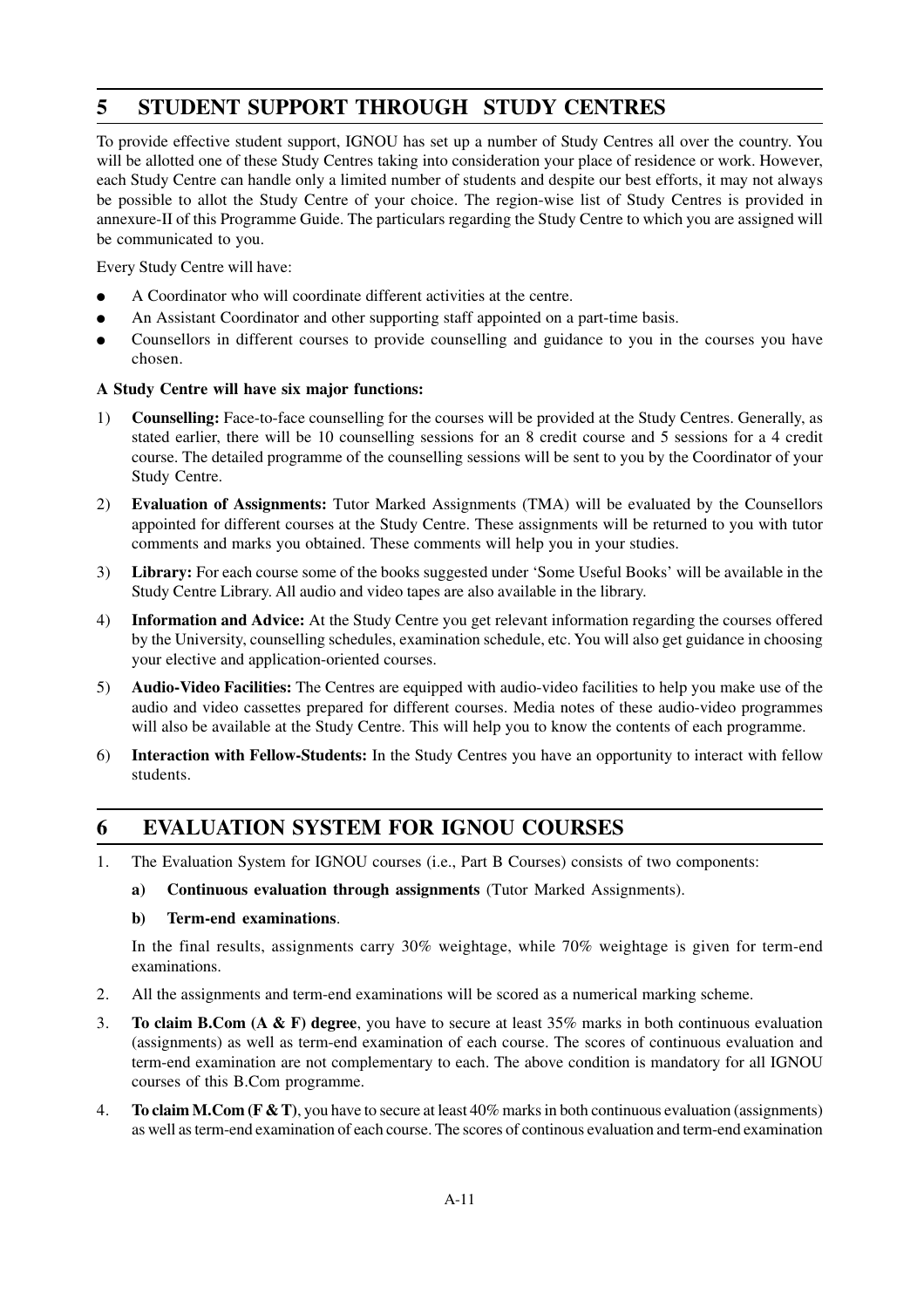are not complementary to each other. The above condition is mandatory for all IGNOU courses of this M.Com programme.

# **6.1 Continuous Evaluation Through Assignments**

Assignments constitute the continuous evaluation. The submission of assignments is compulsory. The marks that you get in your assignments will be counted in your final result. Assignments of a course carry 30% weightage while 70% weightage is given to the term-end examinations. Therefore, you are advised to take your assignments seriously.

You have to submit your assignment response sheets to the Coordinator of the Study Centre assigned to you. **Submission of assignments is compulsory. You will not be allowed to appear for the term-end examination for any course if you do not submit the assignments in time for that course. If you appear in term-end examination, without submitting the assignments the result of term-end examination would be liable to be cancelled**.

The main purpose of assignment is to test your comprehension of the learning materials you receive from us and also to help you get through the courses. The evaluators/counsellors after correcting the assignments send them back to you with their comments and marks. The comments guide you in your study and help in improving it.

The content provided in the printed course materials should be sufficient for answering the assignments. Please do not worry about the non-availability of extra reading materials for working on the assignments. However, if you have easy access to other books, you may make use of them. The assignments are designed in such a way as to help you concentrate mainly on the printed course materials and exploit your personal experience.

There is one Tutor Marked Assignments (TMA) per course, which is evaluated by the counsellor. Thus, you have to attempt one assignment for each course.

You have to complete and submit the assignments at the study centre within the due date specified in the assignments booklet or within one month of the date of receipt of assignments, whichever is later. The University/ Co-ordinator of the Study Centre has the right to reject the assignments submitted after the due date. You are, therefore, advised to submit the assignments before the due date.

For your own record, retain a copy of all the assignment responses which you submit to the Coordinator of study centre. If you do not get back your duly evaluated tutor marked assignments along with a copy of assessment sheet containing comments of evaluator on your assignment within a month after submission, please try to get it personally from your study centre. This may help you to improve upon future assignments. Also maintain an account of the corrected assignment responses received by you after evaluation. This will help you to represent your case to the University in case any problem arises.

If you do not get pass marks in any assignment, you have to submit it again. To get fresh assignments you should write to Regional Director of your Regional Centre. You may also download from IGNOU web site www.ignou.ac.in. However, **once you get the pass grade in an assignment, you cannot re-submit it for improvement of grade. Assignments are not subject to re-evaluation except for factual errors, if any, committed by the evaluator**. The discrepancy noticed by you in the evaluated assignments should be brought to the notice of the Coordinator of the Study Centre, so that the correct score is forwarded by him to the Student Evaluation Division at Headquarters. Score communicated by the study centre through any mode other than the award list will not be acceptable to the university for taking your score of assignments on your record.

In case you find that the score indicated in the assignment sheet of your Tutor Marked Assignment has not been correctly reflected or is not entered in your grade card, you are advised to contact the coordinator of your study centre with a request to forward correct award list to the Student Evaluation Division at the Headquarters.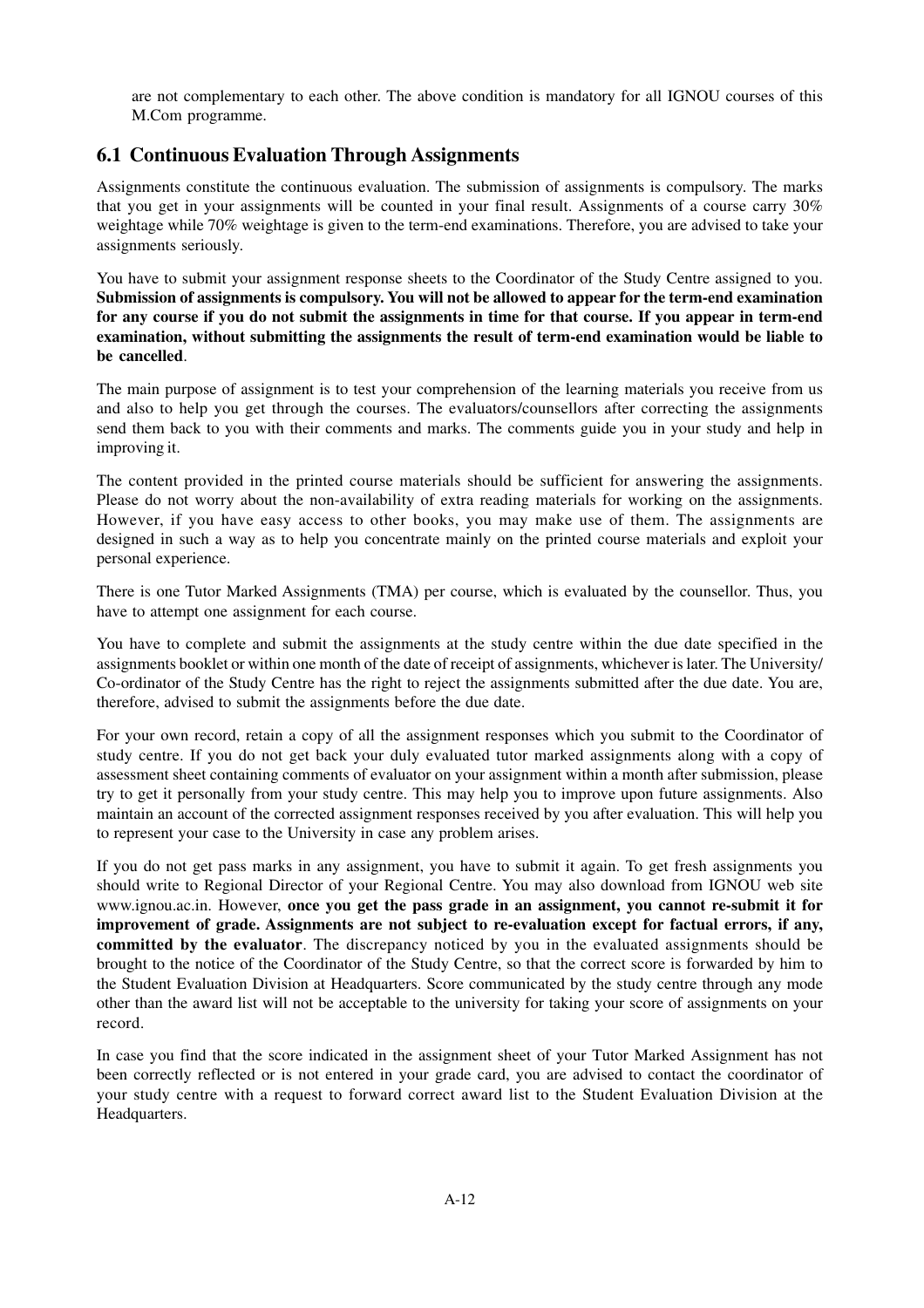# **Specific Instructions for Tutor Marked Assignments (TMAs)**

- 1) Write your Enrolment Number, Name, Full Address, Signature and Date on the top right hand corner of the first page of your response sheet.
- 2) Write the Programme Title, Course Code, Course Title, Assignment Code and Name of your Study Centre on the left hand corner of the first page of your response sheet. **Course Code and Assignment Code may be reproduced from the assignment**. The top of the first page of your response sheet should look like this:

|                                                              | <b>NAME</b>      |  |
|--------------------------------------------------------------|------------------|--|
|                                                              | <b>ADDRESS</b>   |  |
|                                                              |                  |  |
|                                                              | <b>SIGNATURE</b> |  |
| <b>STUDY CENTRE</b><br>------------------------------------- | DATE             |  |

- 3) Use only foolscap size paper for your response and tie all the pages carefully. Avoid using very thin paper. Allow a 4 cm margin on the left and at least 4 lines in between each answer. This may facilitate the evaluator to write useful comments in the margin at appropriate places.
- 4) Write the responses in your own hand. Do not print or type the answers. Do not copy your answers from the Units/Blocks sent to you by the University. If you copy, you will get zero marks for the respective question.
- 5) Do not copy from the response sheets of other students. If copying is noticed, the assignments of such students will be rejected.
- 6) Write each assignment separately. All the assignments should not be written in continuity.
- 7) Write the question number with each answer.
- 8) The completed assignment should be sent to the Coordinator of the Study Centre allotted to you. Under any circumstances do not send the tutor marked response sheets to the Student Registration and Evaluation Division at Head Quarters for evaluation.
- 9) After submitting the assignment at the Study Centre get the acknowledgment from the Coordinator on the prescribed assignment remittance-cum-acknowledgment card.
- 10) In case you have requested for a change of Study Centre, you should submit your Tutor Marked Assignments only to the original Study Centre until the change of Study Centre is notified by the University.

# **6.2 Term-end Examinations**

As stated earlier, for all IGNOU courses term-end examination is the major component of the evaluation system and it carries 70% weightage in the final result.

**The University conducts term-end examination twice a year i.e., in June and December**. You can take the examination only after completion of the course. In the first year, you can take the examination of the foundation courses in June and elective courses in June only, failing which you can take the same in December or June of subsequent years within the total span of the programme. Similarly, in the case of second year courses, you can take the examinations of the foundation courses in December and electives in June. Similarly in the 3rd year you can appear in Electives and Application oriented couses only in June/December. These conditions are for the year of enrolment. Whenever you are repeating examination you can appear either in December or June.

In case you fail to get a pass score in the Term-end Examination, you will be eligible to reappear at the next Termend Examination for that course as and when it is held, within the total span of the programme.

**Eligibility for Examination:** To be eligible to appear at the Term-end Examination in any course, you are required to fulfil the following four conditions.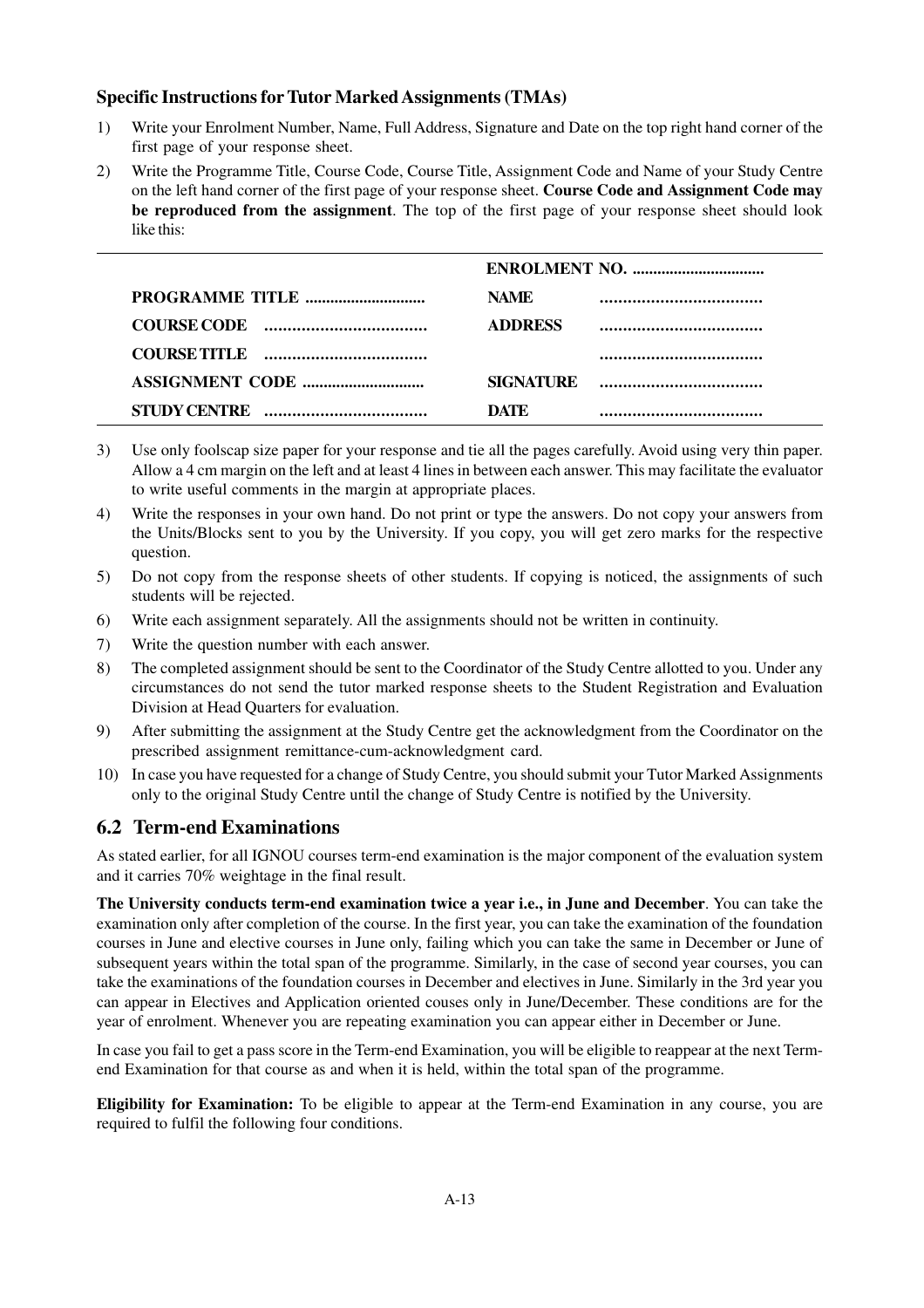- 1) Only in the courses you have selected at the time of admission.
- 2) You should complete the submission of assignments for the respective course.
- 2) You should submit the examination form in time (which is explained later).

**Examination Date Sheet:** Examination date sheet (Schedule which indicates the date and time of examination for each course) is sent to all the Study Centres approximately 5 months in advance. The same is also notified through IGNOU News Letter from time to time. Thus, normally, the date sheet for June examinations is sent in the month of January/ February and for December examination in the month of July/ August. You are advised to see whether there is any clash in the examination dates of the courses you wish to take i.e. examination of any two courses you wish to take are scheduled on the same day at the same time. If there is any clash, you are advised to choose one of them in that examination and the other course in the next examination (i.e., June or December as the case may be).

**Examination Form:** It is an essential pre-requisite for you to submit the Examination Form for taking examination in any course. The examination forms are available at Study Centres/Regional Centres/Student Registration and Evaluation Division at Headquarters and you may also download from INTERNET. A copy is also printed here in this Programme Guide. You can take photocopy of this form and use it. Only one form is to be submitted for all the courses in one term-end examination. You need not pay any separate fee for the term-end examinations.

**The filled in examination form is to be sent to the Registrar, SE Division, Indira Gandhi National Open University, Maidan Garhi, New Delhi-110068 only. The last date for submission of examination forms are 1st to 31st March for the examination to be held in June, and 1st to 30th September for examinations to be held in December. The last dates for receipt of examination forms after the due date with a late fee are as under:**

| <b>For June TEE</b>     | <b>For December TEE</b>        | Fee                                     |
|-------------------------|--------------------------------|-----------------------------------------|
| 1st to 31st March       | 1st to 30 September            | Rs. 50 per course                       |
| 1st to 20th April       | 1st to 20 October              | Rs. 50 per course $+$ late fee Rs. 300  |
| 21st April to 15th May* | 21st October to 15th November* | Rs. 50 per course $+$ late fee Rs. 500  |
| 16th May to 28th May*   | 16th to 28th November*         | Rs. 50 per course $+$ late fee Rs. 1000 |

\* **During these dates, submit the exam form with the requisite fee to the concerned Regional Centre for outside Delhi. For Delhi Region, submit to the Registrar, SED, New Delhi. Examination for these students will be conducted at the respectie Regional Centre City only.**

Please write your correct enrolment number, programme code and name at the back of the Demand Draft/IPO drawn in favour of IGNOU, New Delhi for appropriate amount and properly tag with your examination form to avoid its misplacement. The examination form received after due dates without late fee, wherever applicable, shall be rejected.

**Admit Card:** After receiving the examination forms from you, the University will send admit card to you before the commencement of examination. This information shall be also available on IGNOU website: *www.ignou.ac.in.* If you do not receive the admit card 7 days before the commencement of examinations, you may contact your Study Centre or Regional Centre or Student Registration and Evaluation Division at the Headquarters. If your name is registered for examinations in the list sent to the 'Study Centre, even if you have not received admit card or misplaced it, you can take the examination by showing your Identity Card (Student Card) to the examination centre superintendent.

### **Every student must bring identity card for appearing in term end examination along with the admit card.**

**Examination Centre:** Your Study Centre is normally your examination center. The University at its discretion may allot you any examination centre other than your study centre. Change of examination centre is not generally permitted. In exceptional cases change of centre may be considered. For this students should apply one month in advance to Registrar, SED at lGNOU, Maidan Garhi, New Delhi-110 068.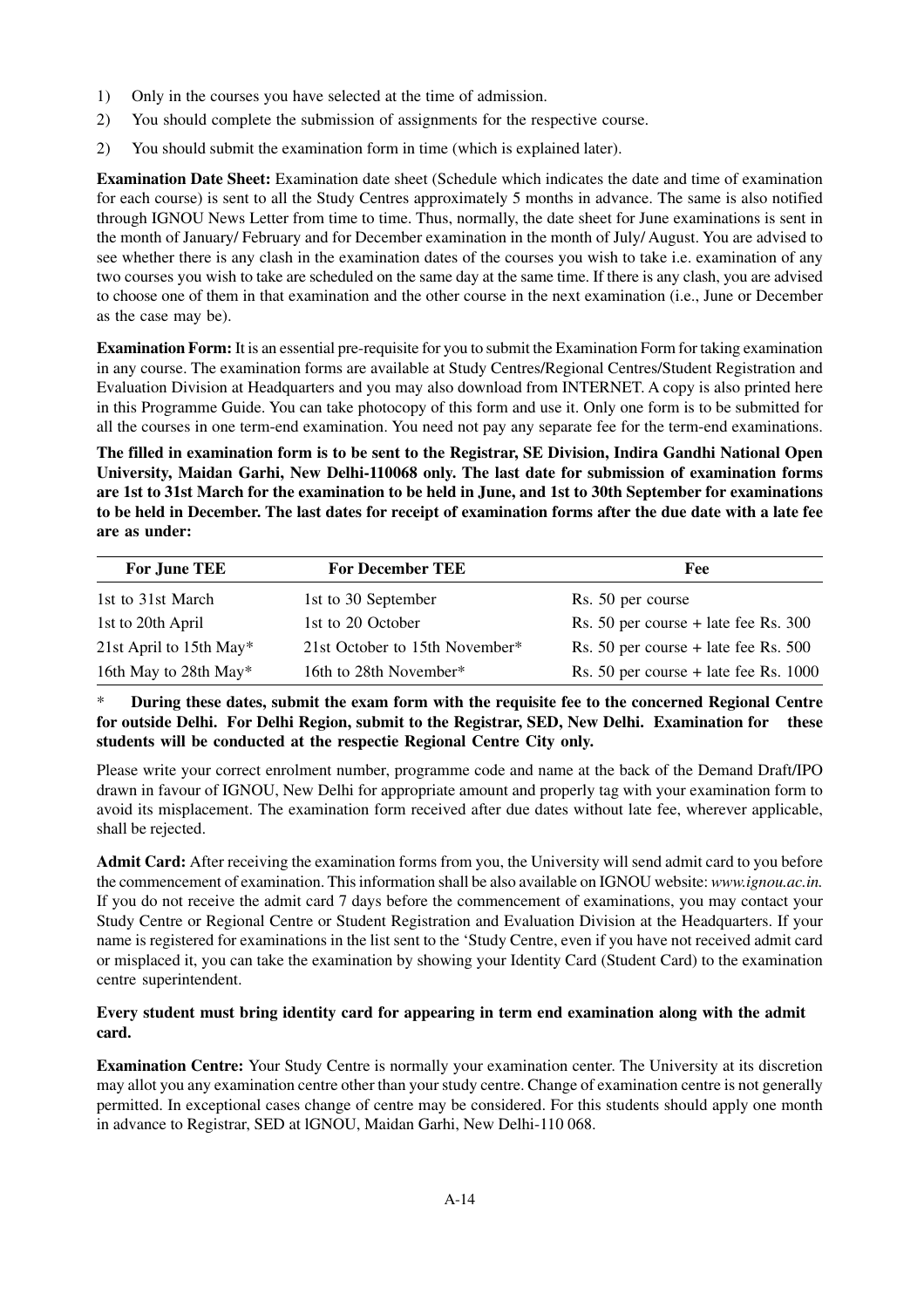Your enrolment number is your Roll Number for examinations. Be careful in writing it. Any mistake in writing the Roll Number will result in non-declaration of your result.

**Declaration of Result:** It is your duty to check whether you are registered for that course and whether you are eligible to appear for that examination or not. If you neglect this and take the examination without being eligible for it, your result will be cancelled.

**Although all efforts are made to declare the result in time, there will be no binding on the University to declare the results of the last examination before commencement of next examination. You are therefore, advised to fill up the form without necessarily waiting for the result and get it cancelled at a later date if so required.**

No student is allowed to reappear in an examination or submitting assignments for improving the marks/grade after successfully passing it.

Study Centre is the contact point for you. The University cannot send communication to all the students individually. All the important communications are sent to the Coordinators of the Study Centres and Regional Directors. The Coordinators would display a copy of such important circular/notification on the notice board of the Study Centre for the benefit of all the Students. You are, therefore, advised to get in touch with your Coordinator for day-to-day information about assignments, submission of examination forms, date-sheet, list of students admitted to a particular examination, declaration of result, etc.

While communicating with the University regarding examination, please clearly write your enrolment number and complete address. In the absence of such details, we will not be able to attend to your problems.

**Early Declaration of Results:** In order to facilitate the students, who have got offer of admission for higher study and/or selected for employment etc. and are required to produce statement of marks/grade cards by a specified given date, which is before the prescribed dates for declaration of the University's results, the University arranges early processing of their answer scripts and declaration of their results. The students are required to apply in prescribed application form with fee of Rs. 700 per course by means of demand draft drawn in favour of IGNOU and payable at New Delhi alongwith attested photocopy of offer of admission/employment. They can submit their request for early declaration before the commencement of the term-end examination i.e. before 1st June and 1st December respectively. The University, in such cases, will make arrangement for early processing of answer scripts and declare the result as a special case possibly within a month time from the date of conduct of examination.

Application for early declaration, for the reasons such as to apply for recruitment/higher study/post and promotion purpose etc. will not be entertained.

Early declaration of result is permissible in term-end examination only and not in Practicals/Lab courses, Project, Workshop, Assignment and Seminar etc.

A sample prescribed application form with rules and regulations in detail for this purpose is given in the student handbook & prospectus and also made available at University's website *www.ignou.ac.in*

**Re-evaluation of Answer Script(s):** The students, who are not satisfied with the marks/grade awarded to them in the Term-end Examination may apply for re-evaluation before 31st March for result of December termend examination and 30th September for result of June term-end examination or within one month from the date of declaration of results i.e. the date on which the results are made available on the University's website on payment of Rs. 500 per course by means of demand draft drawn in favour of IGNOU and payable at New Delhi in the prescribed application form. The better of the two scores of original marks/grades and marks/grades after re-evaluation will be considered and updated in students' record.

Re-evaluation is permissible in term-end examination only and not in Practicals/Lab courses, Project, Workshop, Assignment and Seminar etc.

A sample prescribed application form with rules and regulations in detail for this purpose is given in the student handbook & prospectus and also made available at University's website *www.ignou.ac.in*

**Improvement in Division/Class:** The students of Bachelor's/Master's degree programme, who have completed the programme and wish to improve their Division/Class may do so by appearing in term-end examination. The eligibility is as under: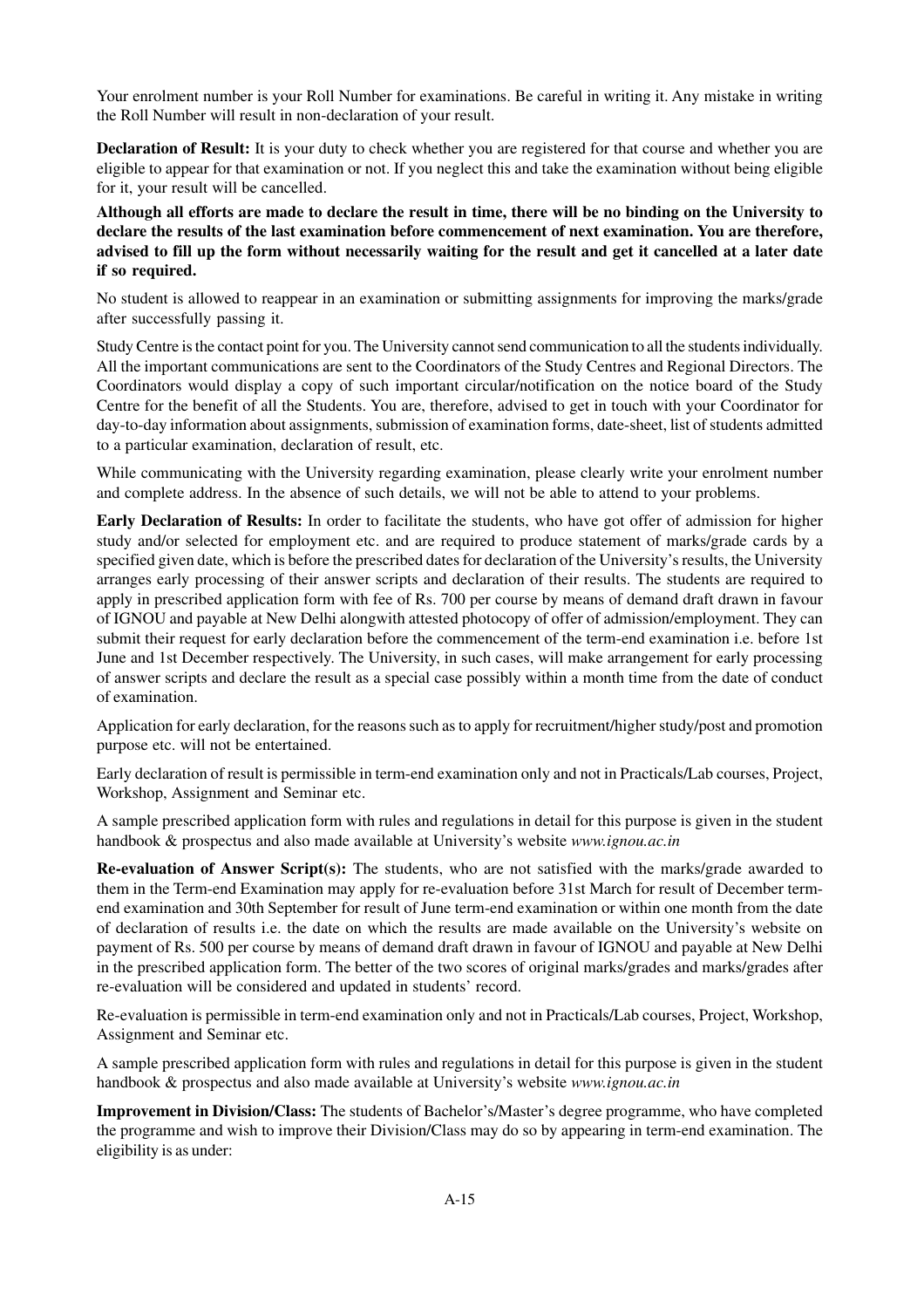- (a) The students of Bachelor's/Master's degree programme, who fall short of 2% marks to secure 2nd and 1st division.
- (b) The students of Master's degree programme only, who fall short of 2% marks to secure overall 55% marks.

Students may apply in the prescribed application form from 1st to 30th April for June term-end examination and from 1st to 31st October for December term-end examination alongwith fee @ Rs. 500 per course by means of demand draft drawn in favour of IGNOU and payable at New Delhi.

The improvement is permissible in term-end examination only and not in Practicals/Lab courses, Project, Workshop, Assignment and Seminar etc.

A sample prescribed application form with rules and regulations in detail for this purpose is given in the student handbook & prospectus and also made available at University's website *www.ignou.ac.in*

**Photocopy of the Evaluated Answer Script:** The students may obtain the photocopy of the evaluated answer scripts for the term-end examination on request. They may apply in the prescribed application form from 1st March to 15th April for June Term-end Examination and from 1st September to 15th October for December Term-end Examination alongwith the requisite fee of Rs. 100/- per course by means of demand draft drawn in favour of 'IGNOU' and payable at 'New Delhi'.

A sample prescribed application form with rules and regulations in detail for this purpose is given in the students handbook & prospectus and also made available at University's website *www.ignou.ac.in*

**Issue of Official Transcript:** The students may also obtain 'Official Transcript' for submission to the Overseas or Indian Institutes/Universities on request. They may apply in the prescribed form by paying the requisite fee as under by means of demand draft in favour of 'IGNOU' and payable at 'New Delhi':

- 1. Rs. 200/- per transcript, if it is to be sent to the student/institutes in India.
- 2. Rs. 400/- per transcript, if required to be sent to the Institutes outside India by the University.

A sample prescribed application form with rules and regulations in detail for this purpose is given in the students handbook & prospectus and also made available at University's website *www.ignou.ac.in*

# **7 OTHER USEFUL INFORMATION**

# **7.1 IGNOU Newsletter**

The University publishes newsletter two times in a year in English as well as in Hindi. It is mailed to the students free of cost. All the important information relevant to the students is published in the newsletter.

# **7.2 Reservation of Seats**

The University provides reservation of seats for schedule castes, scheduled tribes, other backward classes, wards of defence personnal who lost their lives or were seriously injured and physically handicapped students as per the Government of India rules.

# **7.3 Scholarships and Reimbursement of Fees**

Reserve categories viz., scheduled caste/schedule tribe other backward classes and physically handicapped students, have to pay the fees at the time of admission to the University along with other students.

Physically Handicapped students admitted to IGNOU are eligible for Government of India scholarships. They are advised to collect the scholarship forms from the Directorate of Social Welfare or Office of the Social Welfare Officer of the concerned State Government and submit the filled-in forms to them through the concerned Regional Director of IGNOU.

Similarly, for reimbursement of programme fees SC/ST students have to submit their forms to the Directorate of the Social Welfare or Office of the Social Welfare Officer of the respective State Government through the concerned Regional Director of IGNOU.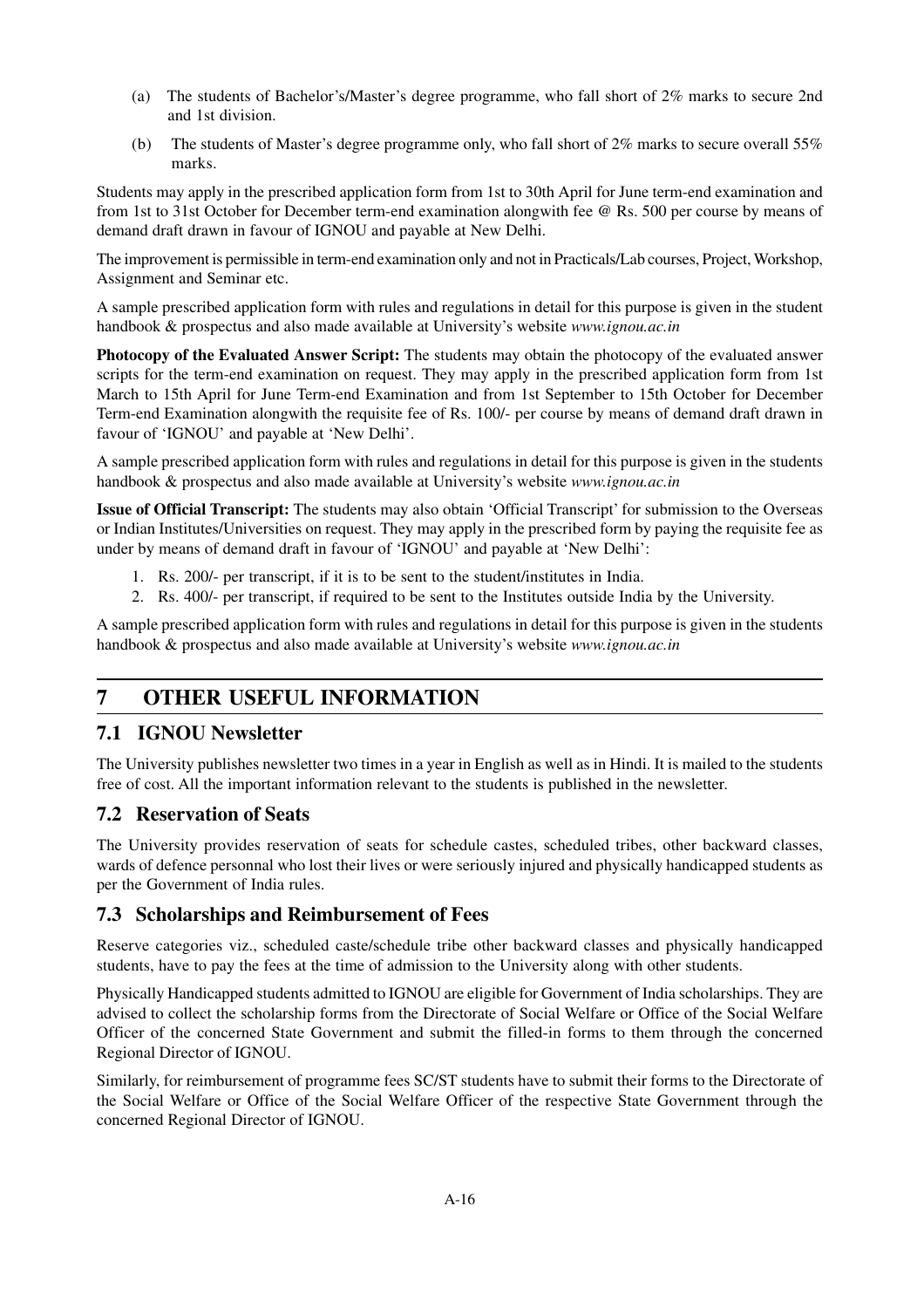# **7.4 Provisional Certificate**

On request from the student a provisional certificate will be issued on completion of IGNOU courses. For provisional certificate you have to write to the Registrar, SE Division, IGNOU, New Delhi-110068, in prescribed form as contained in this Programme Guide.

# **7.5 Change of Medium**

Change of Medium is also permitted within one month of the first receipt of study material on payment of Rs. 200 plus Rs. 200 per 2/4 credit course and Rs. 400 per 6/8 credit course by demand draft drawn in favour of IGNOU and payable at Delhi. The change of medium shall be effective for subsequent dispatch of course materials. For replacement of course material send the books already received to the Joint Registrar, MPDD along with the copy of letter from Students Registration Division, admitting the change of medium retaining a photocopy of it for further reference and record.

**For change of course/programme/medium, you should address your form (given in this programme guide) to the Registrar, Students Registration Division, IGNOU, Maidan Garhi, New Delhi-110068 along with the draft for requisite fee.**

# **7.6 Change or Correction of Address**

There is a printed card for the change/correction of address. This card is now sent to you along with the study material; a copy of the same is given in this programme guide. In case there is any correction or change in your address, your are directed to make use of that printed card addressed to your concerned Regional Director (e-mail is not entertained). The Regional Office will verify your signature from the original records and forward the same to the Registrar, SRD, IGNOU, Maidan Garhi, New Delhi-110068 for further necessary action. You are advised not to write letter to any other officer in the University, except to your Regional Director in this regard. Normally, it takes four to six weeks to effect the change. Therefore, you are advised to make your own arrnagements to redirect the mail to the changed addressed during this period.

# **7.7 Change of Study Centre**

The candidates are required to opt only such study centres which are activated for the programme. As far as possible the university will allot the study centre opted by the candidate. However, the university may change the study centre at its convenience without concurrence of the student at any time.

For the purpose of change of Study Centre, you have to send request to the Director of your Regional Centre. A copy of the same may be sent to Student Registration Division at the headquarters.

Counselling facilities for a programme may not be available at all the Centres. As such you are advised to make sure that counselling facilities are available for the programme you have chosen, at the new Centre opted for. As far as possible the request for change of Study Centre is considered favourably. However, the allotment of new Study Centre is subject to availability of seats for the programme at the new Centre asked for.

# **7.8 Change of Regional Centre**

When you want transfer from one Region to another Region, you have to write to that effect to the Regional Centre from where you seek a transfer marking copies to the Regional Centre where you would like to be transferred to and also to Registrar (SRD), New Delhi. Further, you have to obtain a certificate from the Coordinator of the Study Centre from where you are seeking transfer regarding the number of assignments submitted. The Regional Director from where you are seeking the transfer will transfer all records to the Regional Centre where you seek transfer under intimation to you and Registrar (SRD). The records are normally sent by Registered Post to guard against loss in the postal transit.

# **7.9 Issue of Duplicate Grade Card/Marksheet**

A duplicate Grade Card is issued after a request is made on the prescribed form along with a draft of Rs. 150/ to be paid in favour of IGNOU, New Delhi. The form for the purpose is given in this Programme Guide.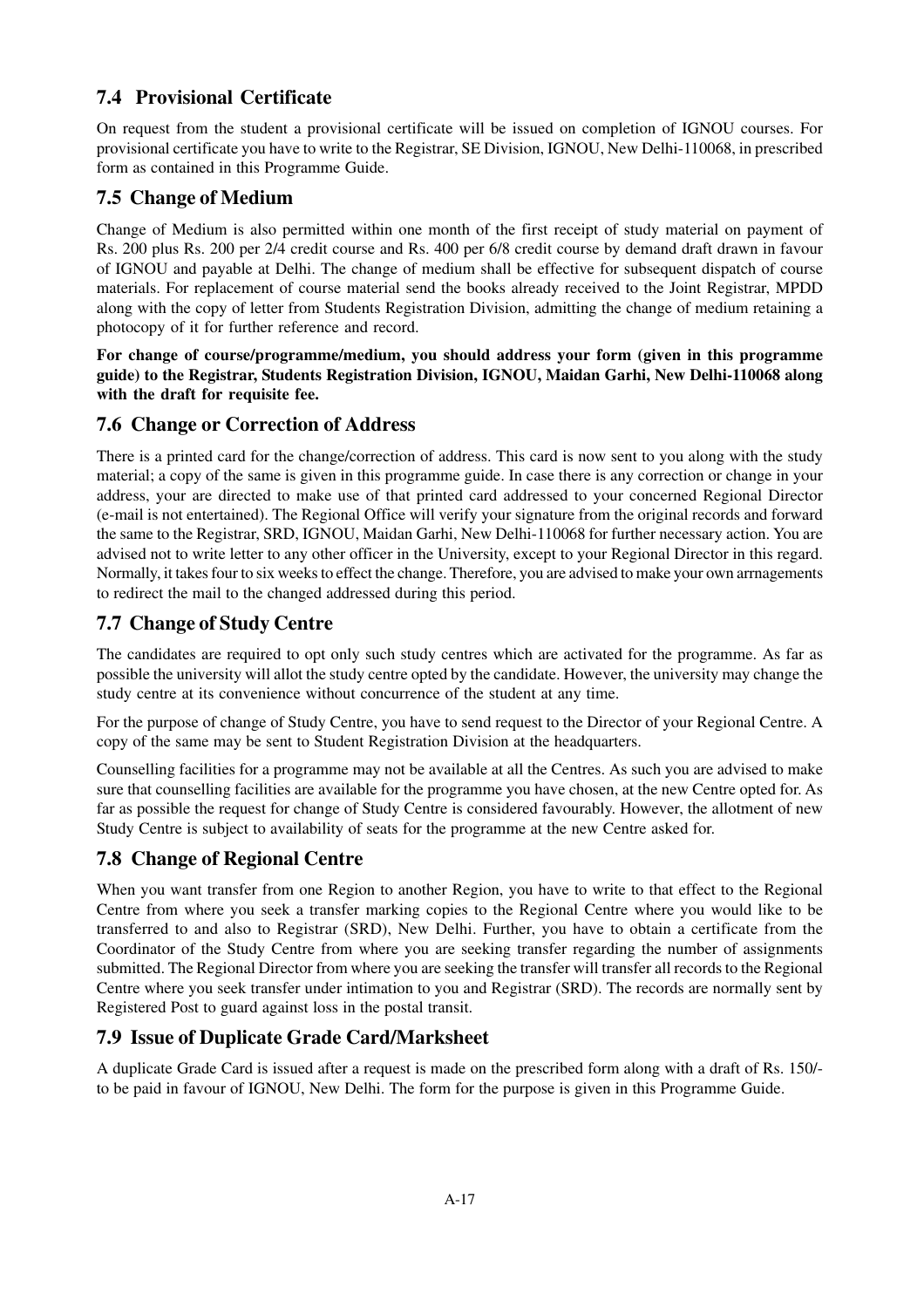# **7.10 Re-admission**

If you are not able to complete the programme in a maximum of 6 years, University has made a special provision for readmission. The form and the guidelines are available in this Programme Guide. Kindly fill and submit it as per instructions.

# **7.11 Simultaneous Registration**

A student if permitted to register for only one programme in the given academic session. You are, therefore, advised to seek admission to only one programme in the given academic session. Violation of this rule attracts cancellation of admission to all the programmes and forfeiture of the programme fees.

# **7.12 Refund of Fees**

Fee once paid will not be refunded under any circumstances. Programme fee may, however, be refunded if admission is not offered by IGNOU for any reason.

# **7.13 Migration Certificate**

For Migration Certificate, requisition may be sent to the Regional Director alongwith the following documents:

- 1) Application (can be obtained from the Head Office or photocopy of the one given in programme guide could be used).
- 2) Attested copy of the marksheet.
- 3) Fee of Rs. 300/- in the form of demand draft in favour of IGNOU payable at the city where Regional Centre is located.

Samples of various forms currently used in the University are provided in this Programme Guide. Whenever you need any of these please take a photocopy, fill it and send it to us.

# **7.14 Disputes on Admission and other University Matters**

The place of jurisdiction *for* filling of a Suit if necessary will be only at New Delhi/Delhi.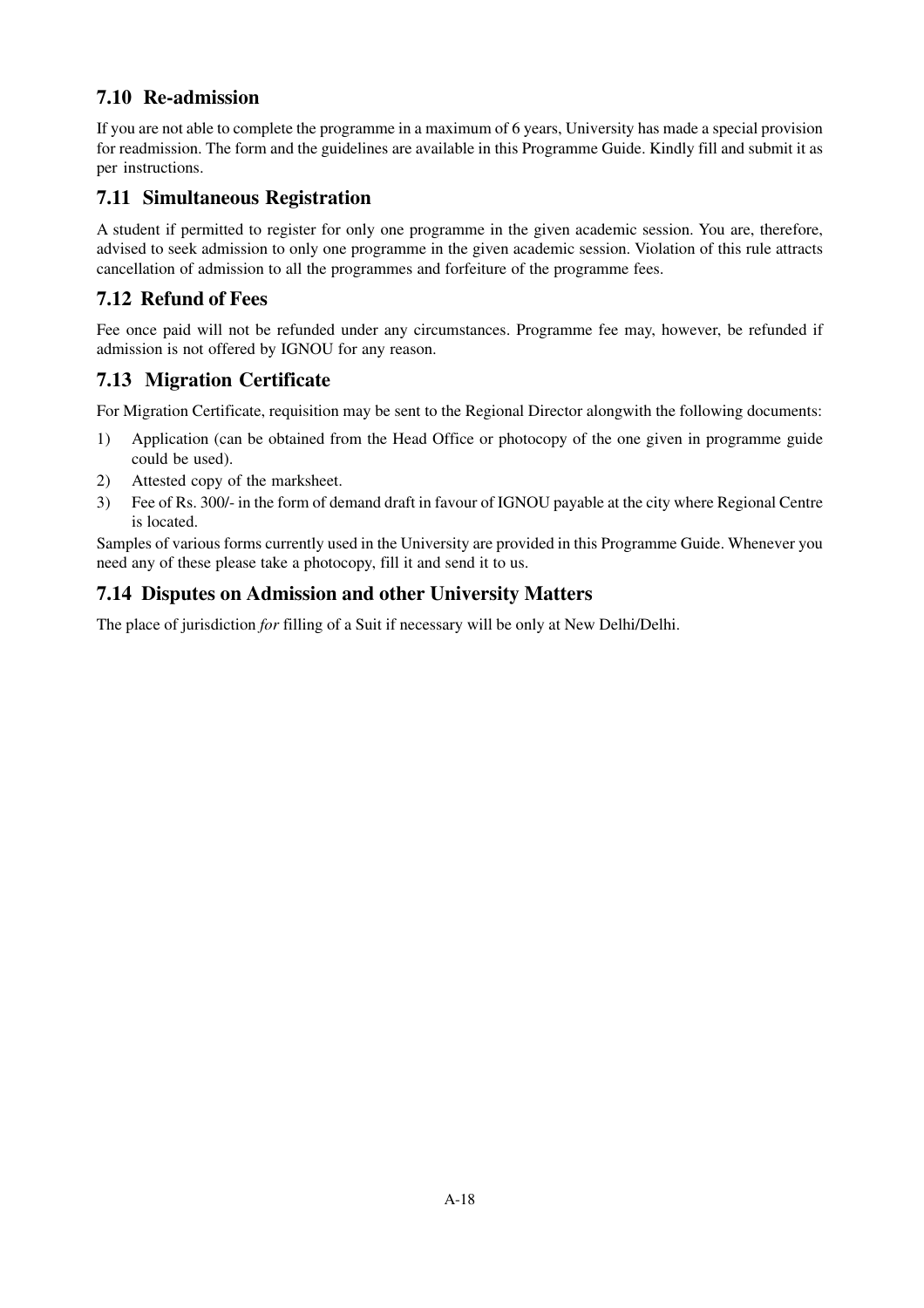# **8 COMMERCE FACULTYAND ADMINISTRATION STAFF**

### **Director**

Prof. G. Subbayamma M.A. (Eco.), Ph.D.

### **Professors**

Prof. N.V. Narasimham M.Com., Ph.D. Marketing, Price Analysis & International Marketing

Prof. Nawal Kishor M.Com. PGDIM, Ph.D International Marketing & International Business

Prof. Madhu Tyagi M.Com., Ph.D. Finance

Prof. M. S. Senam Raju M.Com., M.Phil., PGDDE, Ph.D. Rural Marketing and Banking

### **Lecturers**

Dr. Subodh Kesarwani MBA, M.Com., D.Phil Information Technology & Operations

Dr. Rashmi Bansal M.Com., M.Phil., Ph.D. Business Organisation

Dr. Madhulika M.Com., LL.B., Ph.D. Taxation and Business Law

Dr. Sunil Kumar Gupta MBA., M.Com., M.Phil., JRF–NET., Ph.D. Accounting and Finance

Dr. Anupriya Pandey M.Com., Ph.D. International Business & Entrepreneurship

# **Print Production**

Mr. K.G. Sasi Kumar, Assistant Registrar (Publication)

# **Administrative/Secretarial Staff**

Mr. M.P.S. Puri, AR Ms. Sadhana Malhotra, SPA Ms. Parveen Kapoor, Steno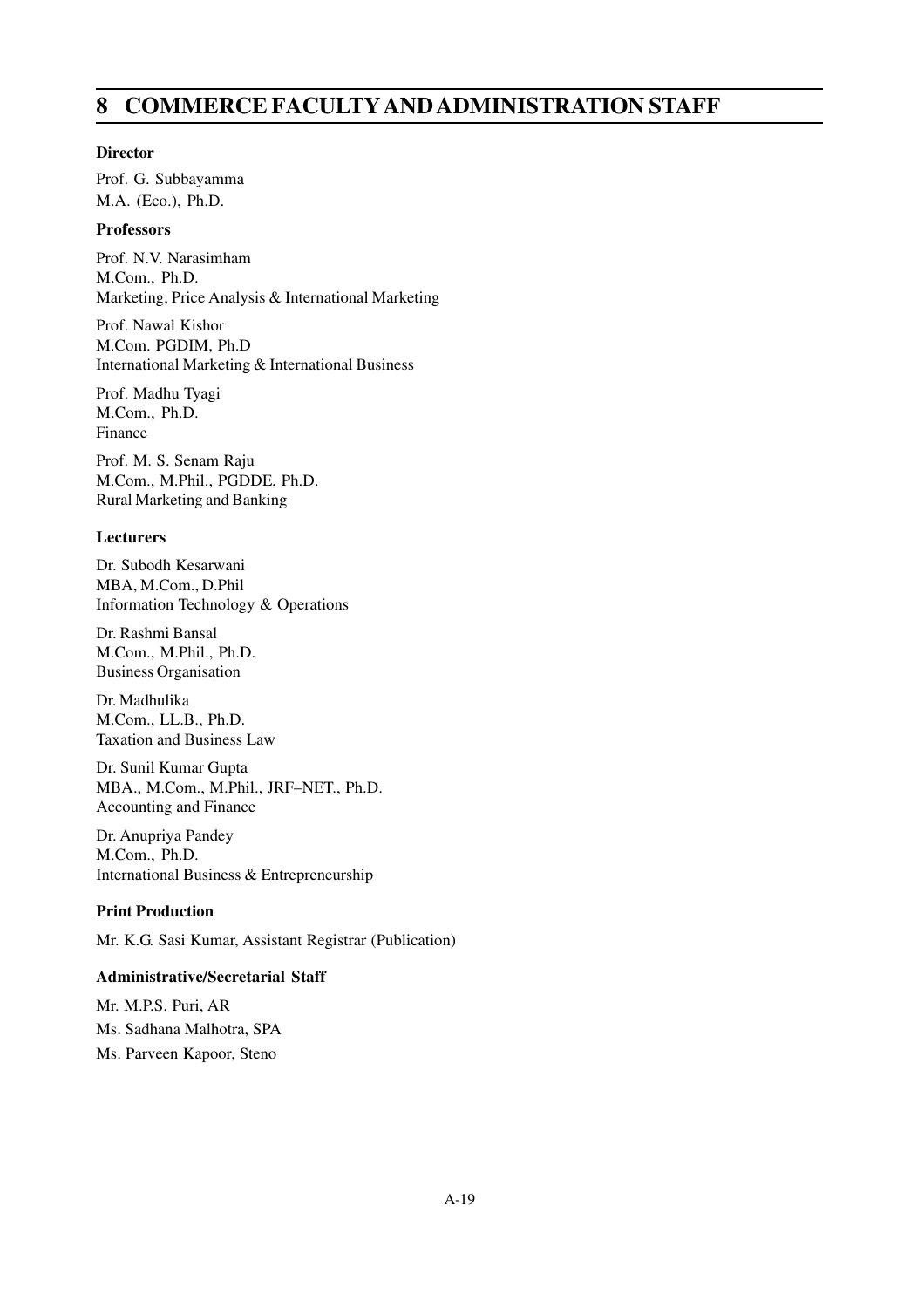# **SYLLABUS OF BACHELOR OF COMMERCE WITH MAJOR IN ACCOUNTING AND FINANCE B.COM (A&F)**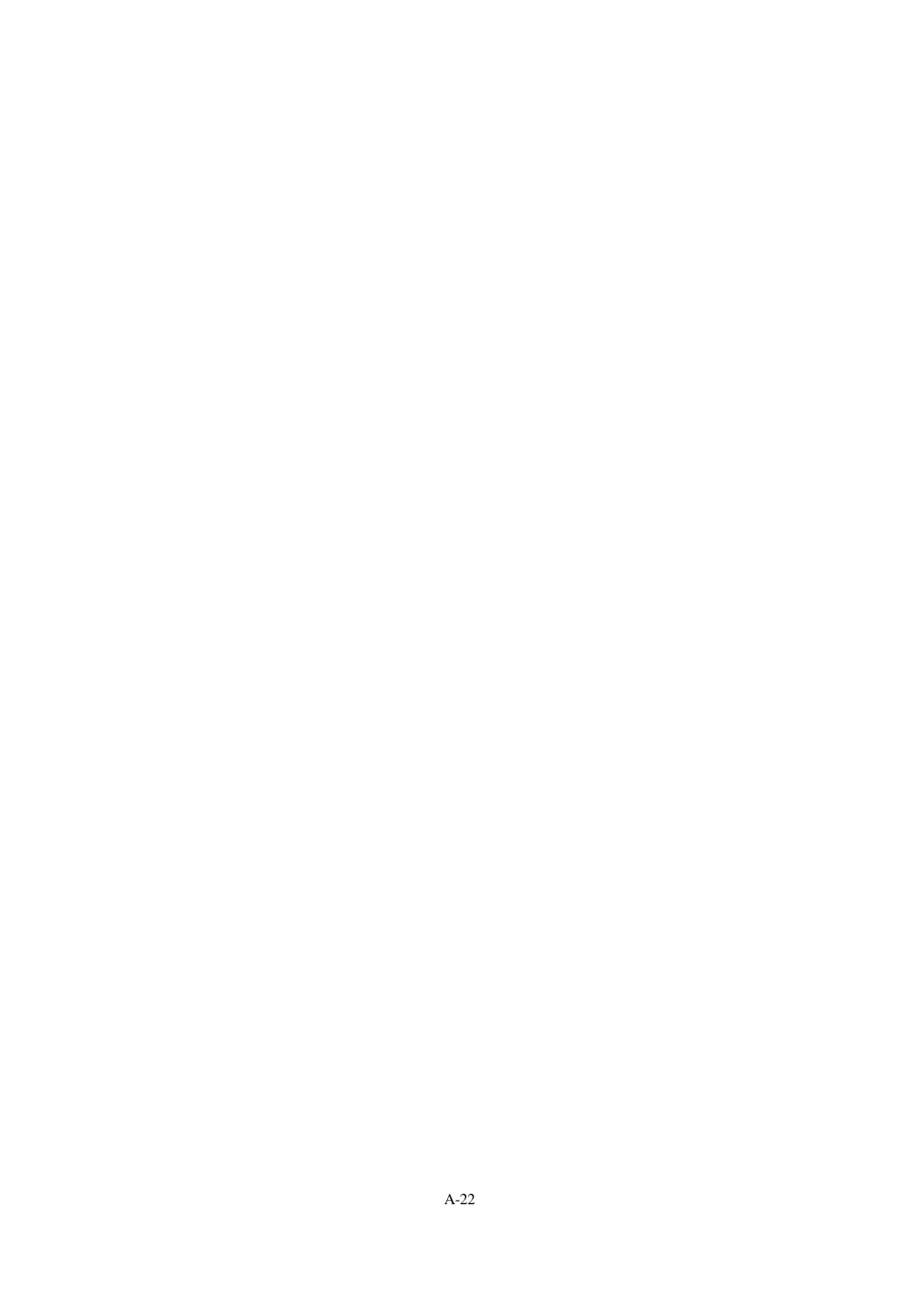# **9 SYLLABUS OF COMMON PROFICIENCY TEST (CPT) COURSES OFFERED BY ICAI**

These are the courses passed by each student as part of CPT or PE-I or Foundation Course. Every student gets exemption for all these four courses.

# **BCO-001: Fundamentals of Accounting 4 credits**

# **Objective:**

To develop conceptual understanding of the fundamentals of financial accounting system.

### **Contents:**

- 1. **Theoretical Framework:** Meaning and Scope of Accounting; Accounting Concepts, Principles and Conventions; Accounting Standards-concepts, objectives, benefits; Accounting Policies; Accounting as a measurement discipline - valuation principles, accounting estimates.
- 2. **Accounting Process:** Books of Accounts leading to the preparation of Trial Balance, Capital and revenue expenditures, Capital and revenue receipts, Contingent assets and contingent liabilities, Fundamental errors including rectifications thereof.

### 3. **Bank Reconciliation Statement**

- 4. **Inventories:** Basis of inventory valuation and record keeping.
- 5. **Depreciation Accounting:** Methods, computation and accounting treatment of depreciation, Change in depreciation methods.
- 6. **Preparation of Final Accounts for Sole Proprietors**
- 7. **Accounting for Special Transactions:** (a) Consignments; (b) Joint Ventures; (c) Bills of exchange and promissory notes; (d) Sale of goods on approval or return basis.
- 8. **Partnership Accounts:** Final accounts of partnership firms Basic concepts of admission, retirement and death of a partner including treatment of goodwill.
- 9. **Introduction to Company Accounts:** Issue of shares and debentures, forfeiture of shares, re-issue of forfeited shares, redemption of preference shares.

# **BCO-002:** Mercantile Laws 4 credits

# **Objective:**

To test the general comprehension of elements of mercantile laws

### **Contents:**

- 1. **The Indian Contract Act, 1872:** An overview of Sections 1 to 75 covering the general nature of contract, consideration, other essential elements of a valid contract, performance of contract and breach of contract.
- 2. **The Sale of Goods Act, 1930:** Formation of the contract of sale Conditions and Warranties Transfer of ownership and delivery of goods - Unpaid seller and his rights.
- 3. **The India Partnership Act, 1932:** General Nature of Partnership Rights and duties of partners Registration and dissolution of a firm.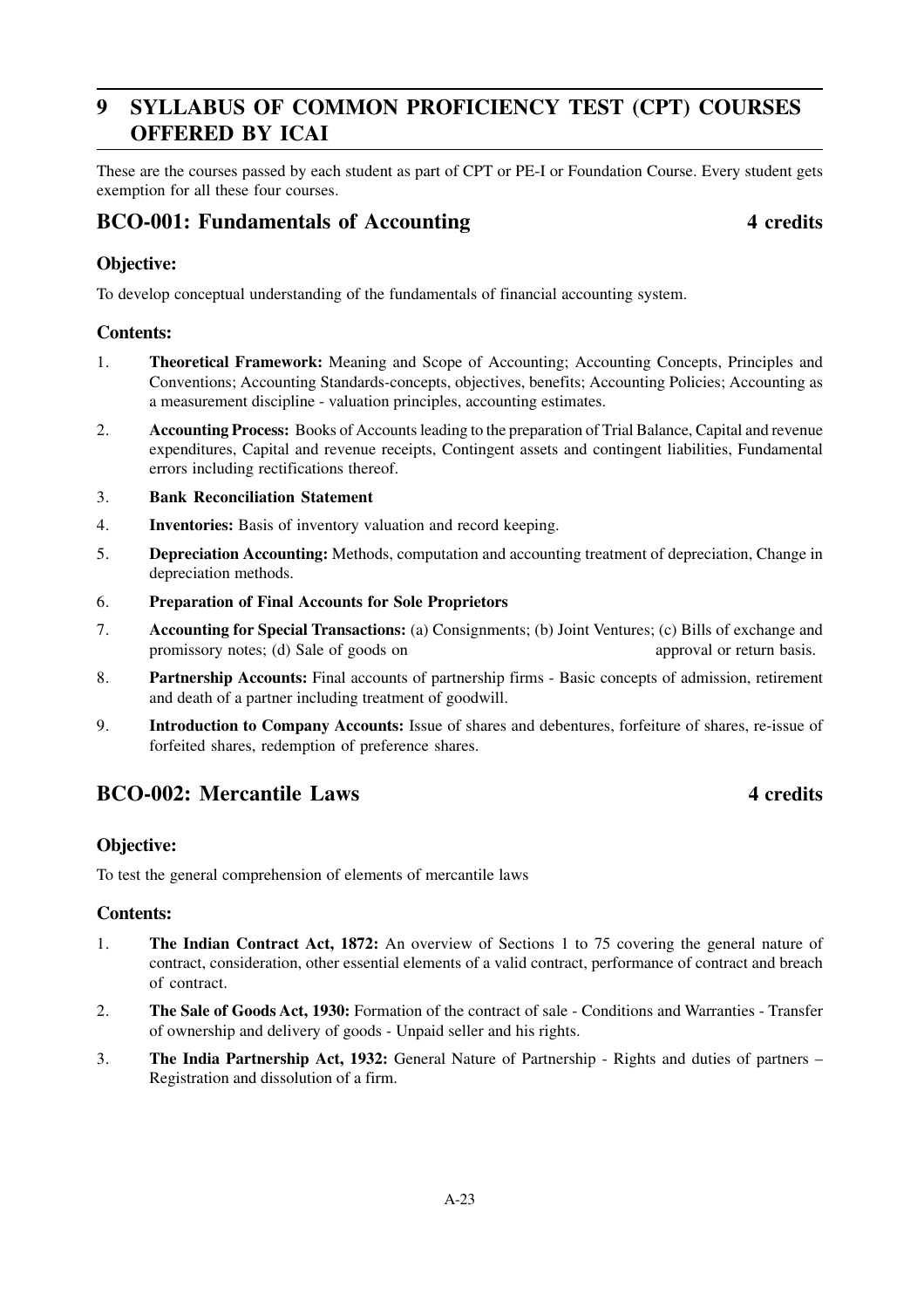# **BCO-003: General Economics 4 credits**

# **Objective**

To ensure basic understanding of economic systems, economic behaviour of individuals and organizations.

# **Contents**

- 1. **Introduction to Micro Economics:** (a) Definition, scope and nature of Economics; (b) Methods of economic study; (c) Central problems of an economy and Production possibilities curve.
- 2. **Theory of Demand and Supply:** (a) Meaning and determinants of demand, Law of demand and Elasticity of demand – Price, income and cross elasticity; (b) Theory of consumer's behaviour - Marshallian approach and Indifference curve approach; (c) Meaning and determinants of supply, Law of supply and Elasticity of supply.
- 3. **Theory of Production and Cost:** (a) Meaning and Factors of production; (b) Laws of Production The Law of variable proportions and Laws of returns to scale; (c) Concepts of Costs - Short-run and longrun costs, Average and marginal costs, Total, fixed and variable costs.
- 4. **Price Determination in Different Markets**: (a) Various forms of markets Perfect Competition, Monopoly, Monopolistic Competition and Oligopoly; (b) Price determination in these markets.
- 5. **Indian Economy A Profile:** (a) Nature of the Indian Economy; (b) Role of different sectors Agriculture, Industry and Services in the development of the Indian economy, their problems and growth; (c) National Income of India - Concepts of national income, Different methods of measuring national income, Growth of national income and per capita income in various plans; (d) Basic understanding of tax system of India - Direct and Indirect Taxation.
- 6. **Select Aspects of Indian Economy:** (a) Population -Its size, rate of growth and its implication for growth; (b) Poverty - Absolute and relative poverty and main programs for poverty alleviation; (c) Unemployment- Types, causes and incidence of unemployment; (d) Infrastructure - Energy, Transportation, Communication, Health and Education; (e) Inflation; (f) Budget and Fiscal deficits; (g) Balance of payments; (h) External debts.
- 7. **Economic Reforms in India:** (a) Features of economic reforms since 1991; (b) Liberalisation, Privatisation and Disinvestment; (c) Globalisation.
- 8. **Money and Banking:** (a) Money Meaning and functions; (b) Commercial Banks Role and functions; (c) Reserve Bank of India - Role and functions, Monetary policy.

# **BCO-004: Quantitative Aptitude 4 credits**

# **Objective:**

To test the grasp of elementary concepts in Mathematics and Statistics and application of the same as useful quantitative tools.

# **Contents:**

- 1. **Ratio and Proportion, Indices, Logarithms**
- 2. **Equations:** Linear simultaneous linear equations up to three variables, quadratic and cubic equations in one variable, equations of a straight line, intersection of straight lines, graphical solution to linear equations.
- 3. **Inequalities:** Graphs of inequalities in two variables common region.
- 4. **Simple and Compound Interest including Annuity Applications**
- 5. **Basic concepts of Permutations and Combinations**
- 6. **Sequence and Series Arithmetic and Geometric Progressions**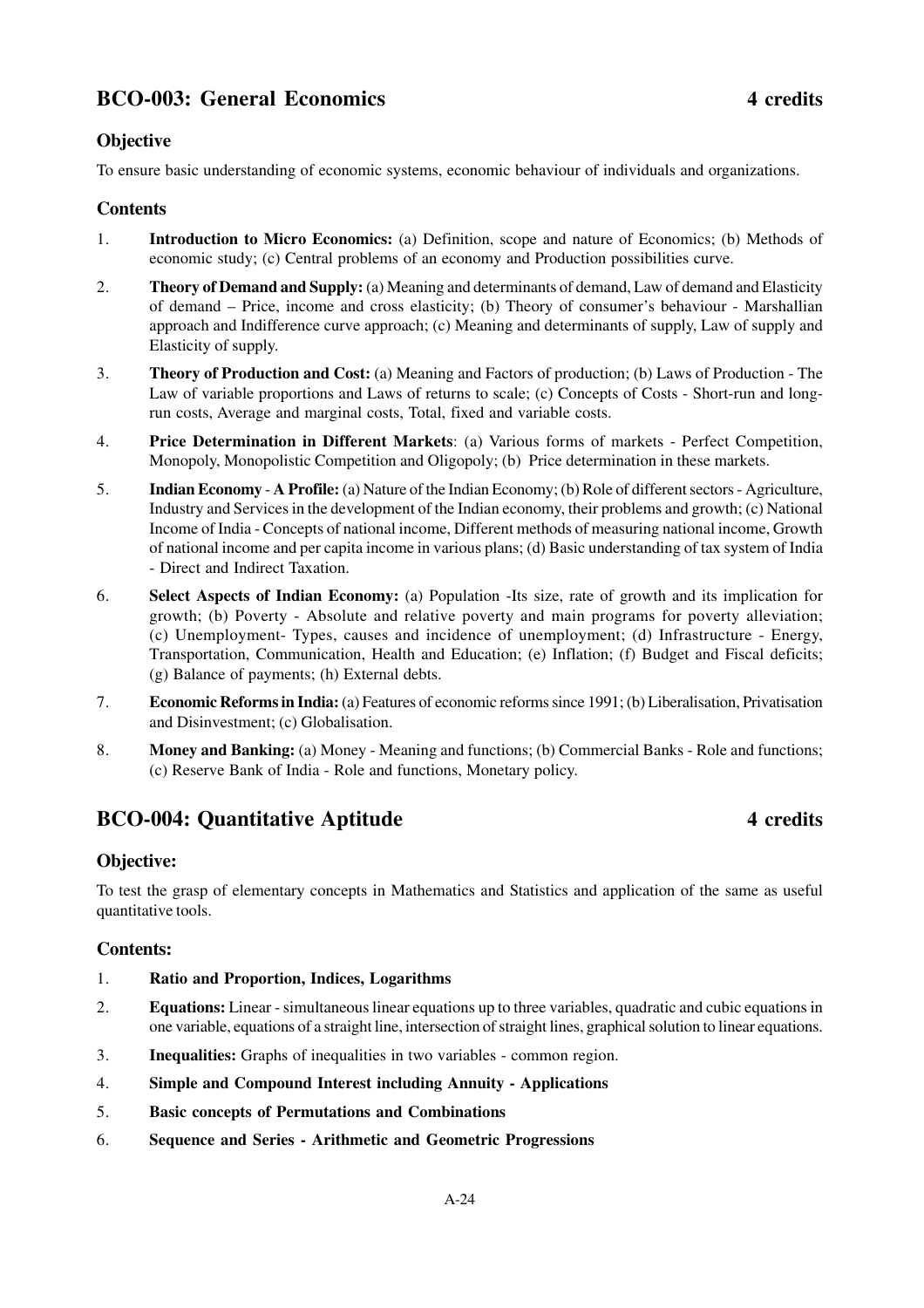- 7. **Sets, Functions and Relations**
- 8. **Limits and Continuity Intuitive Approach**
- 9. **Basic concepts of Differential and Integral Calculus (excluding trigonometric functions)**
- 10. **Statistical description of data:** (a) Textual, Tabular & Diagrammatic representation of data; (b) Frequency Distribution; (c) Graphical representation of frequency distribution - Histogram, Frequency Polygon, Ogive.
- 11. **Measures of Central Tendency and Dispersion:** Arithmetic Mean, Median Partition Values, Mode, Geometric Mean and Harmonic, Mean, Standard deviation, Quartile deviation.
- 12. **Correlation and Regression**
- 13. **Probability and Expected Value by Mathematical Expectation**
- 14. **Theoretical Distributions** Biomial, Poisson and Normal.
- 15. **Sampling Theory:** Basic Principles of sampling theory, Comparison between sample survey and complete enumeration, Errors in sample survey, Some important terms associated with sampling, Types of sampling, Theory of estimation, Determination of sample size.
- 16. **Index Numbers**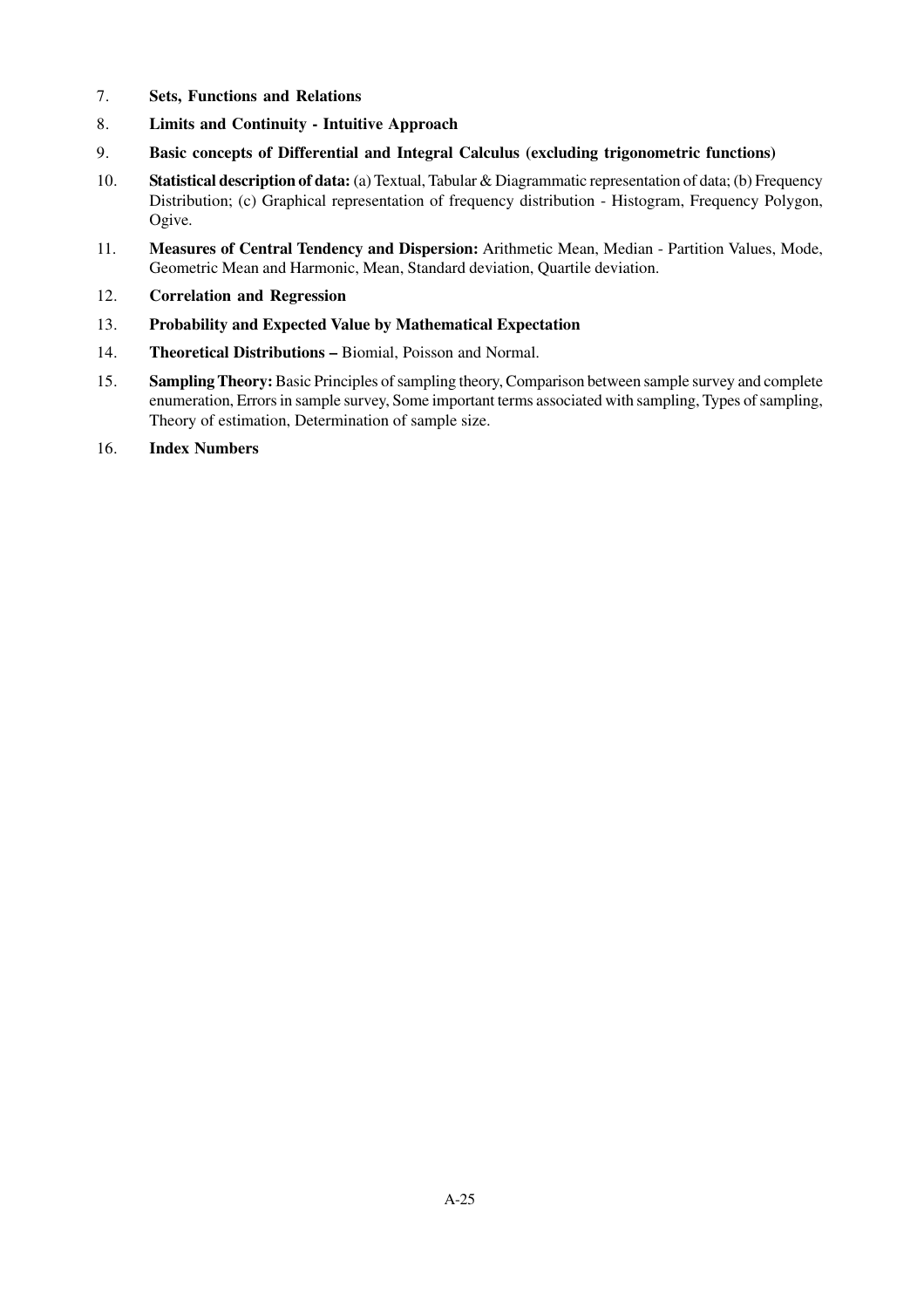# **10 SYLLABUS OF COURSES OFFERED BY IGNOU**

# FEG-1: Foundation Course in English 1 4 credits

The main objective of this course is to improve your proficiency in English by developing your skills in reading, writing, listening and speaking.

The course is divided into four blocks of six units each. The first four units in each block deal with (i) reading comprehension, (ii) vocabulary, (iii) grammar and usage, and (iv) writing. The last two units deal with listening and speaking. The units on listening and speaking have cassette recordings to accompany them. You can listen to them at the Study Centre assigned to you by the University.

### **SYLLABUS**

### **Block 1: Units 1- 4**

| Reading Comprehension          |                | Passages from George Orwell: Animal Farm, and Indira Gandhi's speech<br>on Human Environment.                                                                                                  |
|--------------------------------|----------------|------------------------------------------------------------------------------------------------------------------------------------------------------------------------------------------------|
|                                |                | Stories: Oscar Wilde - "The Nightingale and the Rose" and Milward<br>Kennedy "Death in the Kitchen"                                                                                            |
| Vocabulary                     | $\ddot{\cdot}$ | Distinction between words having related meanings; negative prefixes;<br>phrases used to express comparisons; use of words and their opposites                                                 |
| Grammar and Usage              |                | Concord of number and person: be, do, have and other verbs, Tenses: the<br>past indefinite, the past continuous, the present perfect continuous.                                               |
| Writing                        |                | Writing a speech; completing paragraph with the help of outlines; rewriting<br>a story from a different point of view; continuing a story in different<br>ways.                                |
| <b>Unit 5-6</b>                |                |                                                                                                                                                                                                |
| Listening Comprehension        | $\ddot{\cdot}$ | Extracts from news bulletins and talks                                                                                                                                                         |
| Conversation                   |                | Dialogues; informal and formal situations.                                                                                                                                                     |
| Pronunciation                  |                | Letters and sounds; words stress; English vowels.                                                                                                                                              |
| <b>Block 2 Units 7-10</b>      |                |                                                                                                                                                                                                |
| Reading Comprehension          |                | Stories i) Norah burke: "The Baby-sitter" and 2) O. Henry - "Witches<br>Loaves" Autobiography: from Indira Gandhi "A Page from the Book of<br>Memory", Passage on "The Five Kinds of Workers". |
| <b>Exercises on Vocabulary</b> |                |                                                                                                                                                                                                |
| Grammar and Usage              |                | Use of the past perfect tense, the simple present tense and the Present<br>continuous tense; ways of expressing the future; Articles; types of<br>sentences.                                   |
| Writing                        |                | Rewriting a story in an abridged form with the help of given sentences;<br>writing short essays.                                                                                               |
| <b>Unit 11-12</b>              |                |                                                                                                                                                                                                |
| <b>Listening Comprehension</b> |                | A lecture on "The Burden of Woman in the Villages", a talk On "Dreams".                                                                                                                        |
| Conversation                   |                | A dialogue between two passengers on a railway train; talking about the<br>dreams one has had recently.                                                                                        |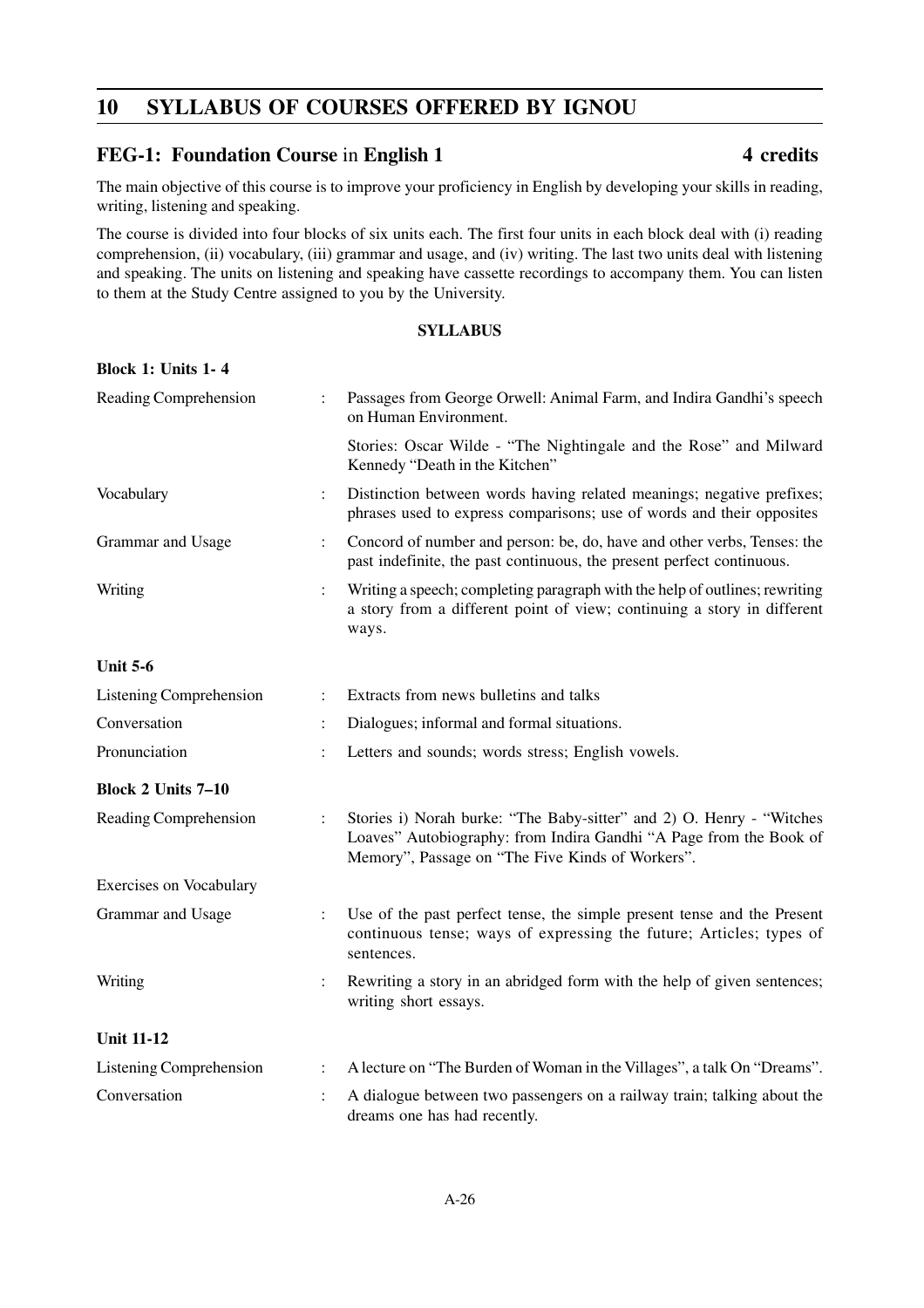### **Block 3: Units 13 -16**

| Reading Comprehension                |                | I) Agatha Christie-"The Jewel Robbery at the Grand Metropolitan"<br>(detective <i>story</i> 2) Ved Mehta "A world of Four Senses") Autobiography,<br>3) Deris Lessing "A Mild Attack of Locusts", 4) Willa Cather-The affair at<br>Grover Station" (mystery story) |
|--------------------------------------|----------------|--------------------------------------------------------------------------------------------------------------------------------------------------------------------------------------------------------------------------------------------------------------------|
| <b>Exercises on Vocabulary</b>       |                |                                                                                                                                                                                                                                                                    |
| Grammar and Usage                    |                | Question Patterns, prepositional phrases, participial phrases, Phrasal verbs,<br>relative clauses, adverbial clauses, direct and indirect speech                                                                                                                   |
| Writing                              |                | Short narrative and descriptive compositions                                                                                                                                                                                                                       |
| <b>Unit 17 -18</b>                   |                |                                                                                                                                                                                                                                                                    |
| <b>Listening Comprehension Talks</b> | $\ddot{\cdot}$ | 1) Life of Albert Einstein 2) Anthony R. Michaelis-"Science and politics"                                                                                                                                                                                          |
| Conversation                         | $\ddot{\cdot}$ | A dialogue between a teacher and a student who has just passed the higher<br>secondary examination; asking for permission.                                                                                                                                         |
| Pronunciation                        |                | Consonants; inflectional suffixes; contracted forms.                                                                                                                                                                                                               |
| <b>Block 4: Units 19-22</b>          |                |                                                                                                                                                                                                                                                                    |
| Reading comprehension                |                | Bertrand Russell: "Science and Human Life", L.P. Hartley: "A High Dive"<br>Jawaharlal.Nehru "The Voice of India".                                                                                                                                                  |
| <b>Exercises on Vocabulary</b>       |                |                                                                                                                                                                                                                                                                    |
| Grammar and Usage                    |                | The passive voice; non-finite verbals; modal auxiliaries; revision.                                                                                                                                                                                                |
| Writing                              |                | Compositions based on the passages read; short essay.                                                                                                                                                                                                              |
| <b>Block 4: Unit 23 - 24</b>         |                |                                                                                                                                                                                                                                                                    |
| <b>Listening Comprehension</b>       |                | Jawaharlal Nehru-"Tryst with Destiny".                                                                                                                                                                                                                             |
| Conversation                         |                | Describing people; expressing agreement and disagreement; asking for<br>directions; giving directions; invitations; accepting and declining invitations.                                                                                                           |

**Video:** The Nightingale and the Rose (Block 1)

**Audios:** 1. Passage *from* Animal Farm by *George* Orwell (Block 1)

- 2. Human Environment (Block 1)
- 3. Listening, Comprehension, Conversation and Pronunciation-1 (Block 1)
- 4. Listening, Comprehension, Conversation and Pronunciation-2 (Block I)
- 5. Listening, Comprehension, Conversation and Pronunciation-3 (Block 2)
- 6. Listening, Comprehension, Conversation and Pronunciation-4 (Block 2)
- 7. Listening, Comprehension, Conversation and Pronunciation-5 (Block3)
- 8. Listening, Comprehension, Conversation and Pronunciation-6 (Block 3)
- 9. Listening, Comprehension, Conversation and Pronunciation-7 (Block 4)
- 10. Conversation and Pronunciation-8 (Block 4)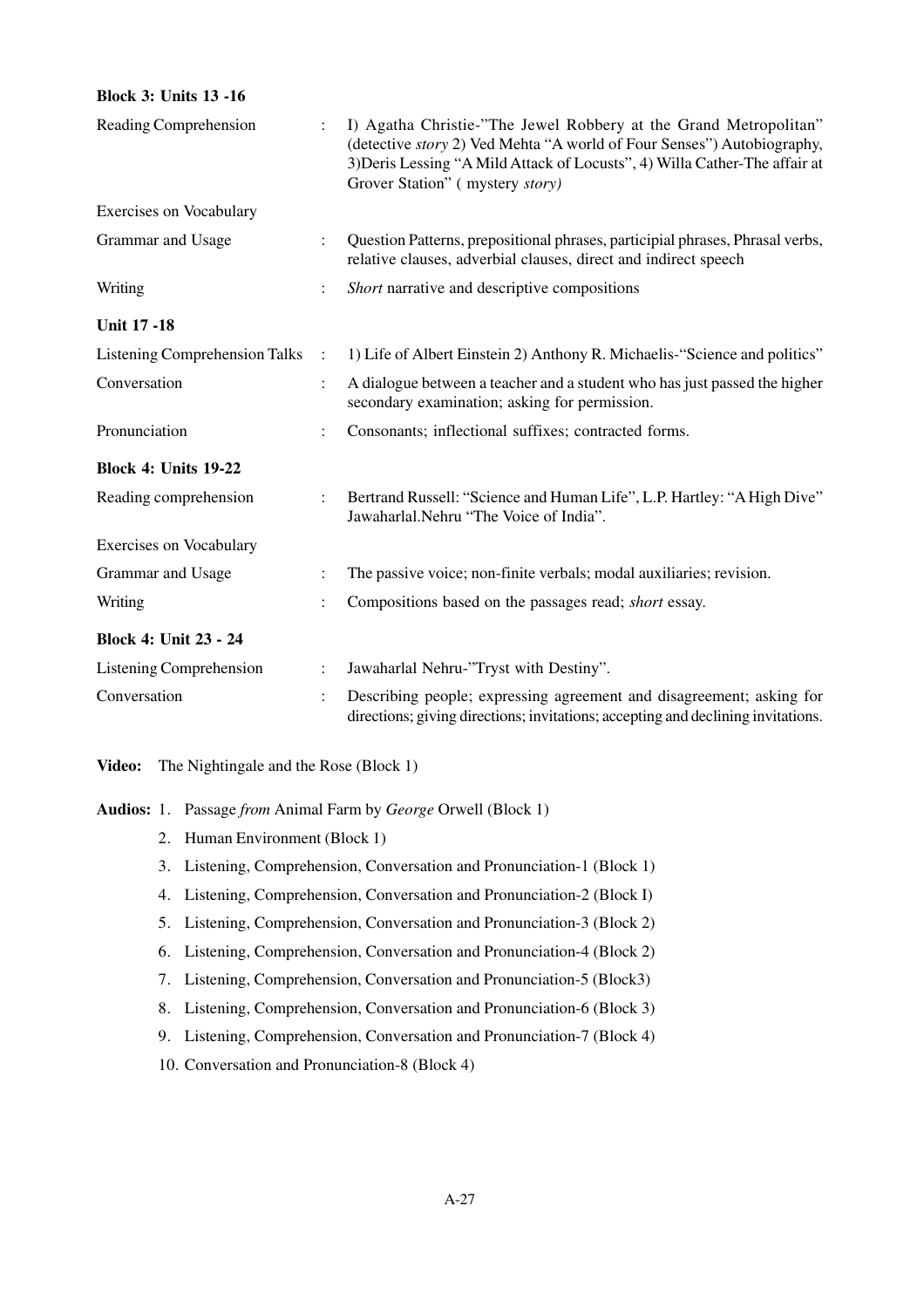# FEG-2: Foundation Course in English - 2 4 credits

The foundation course in English 2 is meant for students who do not take the Foundation Course in Hindi or any other Modern Indian Language. The main objective of the course is to develop your composition skills in English, but practice will be given in other language skills also. The different kinds of composition included in this course are: (a) Paragraphs, (b) expository composition. (c) argumentative composition, (d) narrative composition, (e) descriptive composition, (f) notes, (g) reports, and (h) summaries

### **SYLLABUS**

| <b>Block 1</b> |                                                                                          | <b>Block 3</b>    |                                                                              |
|----------------|------------------------------------------------------------------------------------------|-------------------|------------------------------------------------------------------------------|
| Unit 1         | Writing Paragraphs I The topic sentence,<br>developing the topic, coherence, punctuation | Unit 13           | Writing Paragraphs: 3 Chronological<br>sequence: spatial relationship; class |
| Unit 2         | Writing paragraphs 2 The development of a                                                |                   | relationships                                                                |
|                | paragraph                                                                                |                   | Unit 14-15 Narrative Composition                                             |
| Unit 3         | Writing a Composition                                                                    | Unit 16           | Writing Reports: 3 Reporting Interviews                                      |
| Unit 4         | <b>Expository Composition</b>                                                            | Unit 17           | Writing Reports: 4 Reporting Surveys                                         |
| Unit 5         | Note-taking: 1                                                                           | Unit 18           | <b>Writing Summaries: 3</b>                                                  |
| Unit 6         | Writing Reports: 1 Reporting Events                                                      | <b>Block 4</b>    |                                                                              |
| <b>Block 2</b> |                                                                                          | Unit 19           | Descriptive Composition: 1 Describing                                        |
| Unit 7         | Argumentative composition: I                                                             |                   | persons                                                                      |
| Unit 8         | Argumentative Composition: 2 Note-taking: 2                                              | Unit 20           | Descriptive Composition: 2                                                   |
| Unit 9         | Writing Reports: 2 Reporting meetings and                                                | Unit 21           | Descriptive Composition: 3                                                   |
|                | speeches                                                                                 | Unit 22           | Note-taking: 3                                                               |
| Unit 11        | <b>Writing Summaries: 1</b>                                                              | Unit 24           | Summing Up                                                                   |
| Unit 12        | <b>Writing Summaries: 2</b>                                                              |                   |                                                                              |
|                | Videos: 1. Reporting Events and Interviews                                               | <b>Audios:</b> 1. | Writing of Paragraphs (Block 1)                                              |
|                | (Block 1-3)                                                                              |                   | 2. Argumentative Composition (Block 2)                                       |

2. Describing Persons, Places and Objects (Block 4)

# वी.एच.डी.एफ.-101: हिंदी में आधार पाठ्**यक्रम -01** 201 201 201 4 क्रेडिट

हिंदी में आधार पाठ्यक्रम को पढकर विद्यार्थी हिंदी बोलने, लिखने सामान्य संप्रेक्षण की दक्षता प्राप्त कर सकेंगे। पाठ्यक्रम 120 घंटे का होगा और इसमें 4 क्रेडिट होंगे। यह 24 इकाइयों में विभाजित होगा। पाठ्यक्रम का विभाजन निम्नलिखित  $\vec{s}$ ग से किया गया है:

|                | भाषा—कौशल पर आधारित पाठ                                      |                          | 4 इकाइयाँ  |
|----------------|--------------------------------------------------------------|--------------------------|------------|
| $\mathfrak{p}$ | विभिन्न विषयों पर आधारित पाठ                                 |                          | 10 इकाइयाँ |
|                | मानविकी                                                      |                          | 4 इकाइयाँ  |
|                | सामाजिक विज्ञान                                              |                          | 3 इकाइयाँ  |
|                | विज्ञान                                                      |                          | 3 इकाइयाँ  |
| 3              | साहित्य की विभिन्न विधाओं पर आधारित पाठ वाल संसाह के इकाइयाँ |                          |            |
| $\overline{4}$ | प्रशासनिक हिंदी, नोटिंग, ड्राफ्टिंग                          | $\mathcal{L}_{\rm{max}}$ | 4 इकाइयाँ  |
|                | संक्षेपण, पल्लवन, अनुवाद, पत्र लेखन एवं पत्रकारिता           |                          |            |

3. Note Taking from Lectures (Block 4)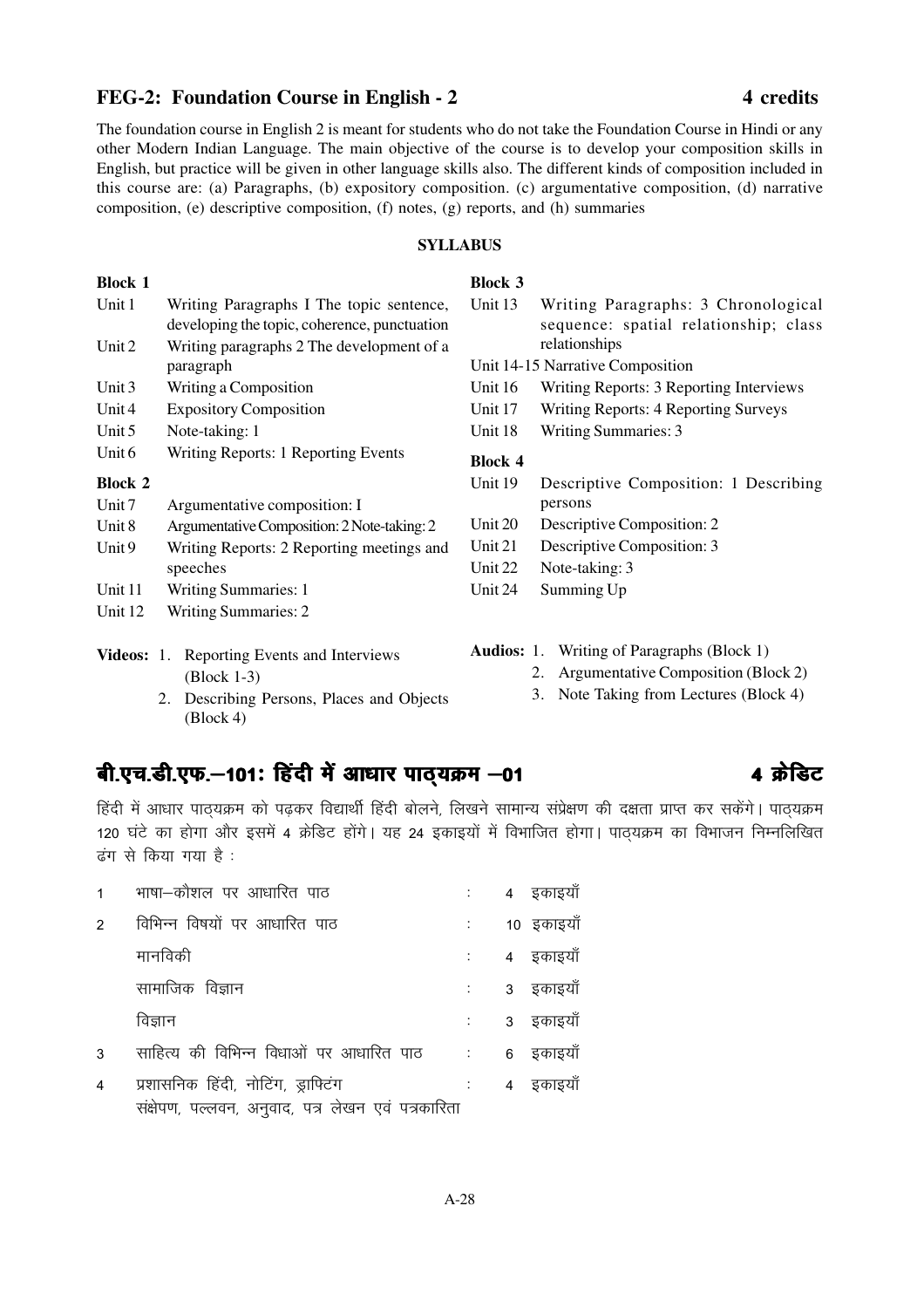इन सभी इकाइयों में भाषा—कौशल बढाने के लिए व्याकरण संबंधी अंश भी दिये गये हैं जिनमें हिंदी की शब्द रचना, वाक्य रचना, लेखन-विधि, शब्दकोश का प्रयोग आदि बताए गए हैं।

### पाठ्य विवरण

इस पाठयक्रम में चार खंड है और प्रत्येक खंड में छह–छह इकाइयाँ हैं। ये चौबीस इकाइयाश खंडवार आपको चार परितकाओं में उपलब्ध होंगी।

पाठ्य वस्तू का खंडों और इकाइयों में विभाजन निम्न प्रकार से है :

### खंड 1 : भाषा तत्व और बोधन

- इकाई 1 हिंदी की लिपि और वर्तनी का परिचय
	- 2 हिंदी की ध्वनियाँ
	- $3$  विज्ञान के विषय का बोधन
	- 4 संस्कति विषय का बोधन और शब्दकोश का उपयोग
	- 5 समाज विज्ञान विषय का बोधन और निबंध रचना का परिचय
	- 6 भाषण शैली

### खंड 2 : वाचन और विविध विषय

- इकाई 7 सामाजिक विज्ञानों की भाषा (इतिहास के संदर्भ) तथा वर्तनी के कुछ नियम
	- 8 सामाजिक विज्ञानों की भाषा (राजनीति विज्ञान) तथा शब्द रचना
	- 9 मानविकी की भाषा (ललित कला) तथा विशेषण
	- 10 विज्ञान की भाषा तथा पारिभाषिक शब्द
	- 11 विज्ञान की भाषा का स्वरूप
	- 12 विधि एवं प्रशासन की भाषा तथा पारिभाषिक शब्द और अर्थ

# **वीडियो कार्यक्रम** : 1 ध्वनि, लिपि और वर्तनी

### खंड 3 : साहित्य का आस्वादन

- इकाई 13 कहानी : पूस की रात (प्रेमचंद)
	- 14 उपन्यास : मानस का हंस (अमृतलाल नागर)
		- 15 नाटक: चंद्रगुप्त (जयशंकर प्रसाद)
		- 16 निबंध: क्रोध (रामचंद्र शुक्ल)
		- 17 आत्मकथा : गांधीजी की आत्मकथा
		- 18 कविताएँ

### खंड 4 : व्यावहारिक हिंदी और लेखन

- इकाई 19 शब्द और महावरे
	- 20 संवाद शैली
	- 21 सरकारी पत्राचार तथा टिप्पणी और प्रारूपण
	- 22 समाचार लेखन और संपादकीय
	- 23 अनुवाद
	- 24 संक्षेपण भाव पल्लवन और निबंध लेखन
- **ऑडियो कार्यक्रम** : 1 भाषण शैलियाँ
	- 2 भारतीय स्वाधीनता संग्राम और जन आंदोलन
	- 3 राजभाषा हिंदी
	- 4 प्रेमचंद का साहित्य
	- 5 हिंदी साहित्य का परिचय भाग  $1 - 2$

# एफ.एच.डी.-02: हिंदी में आधार पाठ्यक्रम-02 विकास को बिट

हिंदी के आधार पाठ्यक्रम-02 पढ़ने के बाद छात्र साहित्य की कुछ विशिष्ट विधाओं का अध्ययन करेंगे और लेखन ओर मौखिक सम्प्रेषण के संदर्भ में विशिष्ट संदर्भों में सम्प्रेषण के विशिष्ट रूपों का अभ्यास करेंगे।

पाठ्यक्रम 120 घंटे का होगा ओर इसमें 4 खंड होंगे। यह 24 इकाइयों में विभाजित होगा, हर इकाई के अध्ययन के लिए 5 घंटे होंगे।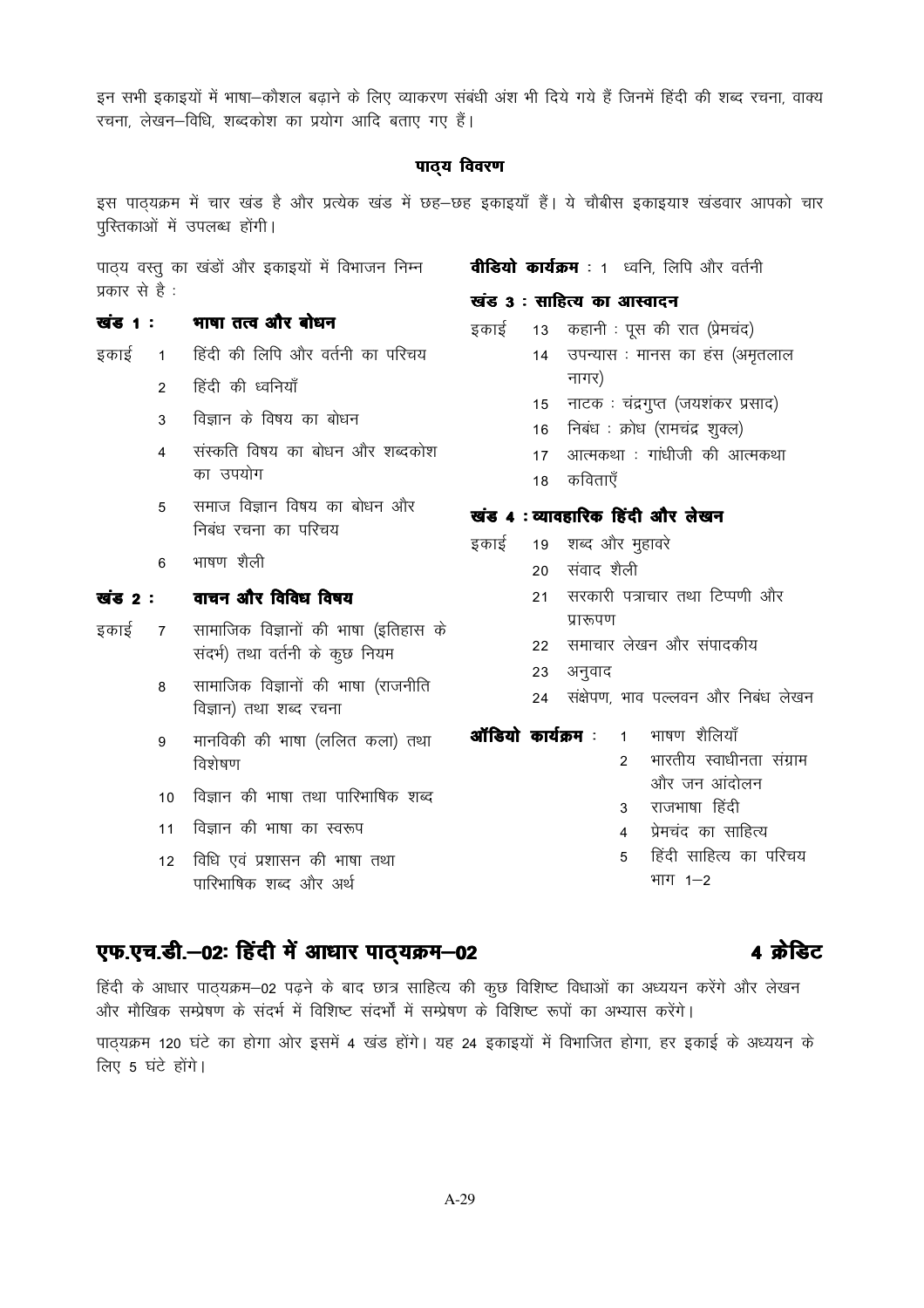### पाठयक्रम की रचना

5स पाठयक्रम में 4 खंड है और प्रत्येक खंड में 6–6 इकाइयाँ हैं। ये 24 इकाइयाँ खंडवार 4 परितकाओं में उपलब्ध होंगी। पाठय वस्त का खंडों और इकाइयों में विभाजन निम्न प्रकार होगा :

### पाठ्य विवरण

# खंड 1 : भाषा और सम्प्रेषण

- इकाई 1 सम्प्रेषण के मूल तत्व
	- 2 जच्चरित और लिखित भाषा : सम्प्रेषण के तत्व
	- 3 आंगिक भाषा और सम्प्रेषण
	- 4 सम्प्रेषण के विविध रूप (साक्षात्कार, भाषा, संवाद आदि)
	- 5 भाषिक कला के विभिन्न पक्ष
	- 6 संवाद कला के विभिन्न पक्ष

# खंड  $2 : \vec{0}$ खन कौसल

- हकाई 7 प्रभावी लेखन
	- 8 रचना (कंपोजिशन की तैयारी)
	- 9 पुनर्रचना (संक्षेपण, भाव पल्वन आदि)
	- 10 वर्णानात्मक लेखन (Descriptive Writing)
	- 11 आख्यानपरक लेखन (Narrative Writing)
	- 12 तार्किंक लेखन (Expository Writing)

# **EEG-04: English for Practical Purposes 8 credits**

This is an 8 credit course, which will be both educational and occupational in nature. The course is divided into two sections of 4 blocks each:

- i. Science and Technology
- ii. Business and Management

In the section on Science and Technology, Blocks I and 2 deal with Reading Comprehension skills and Blocks 3 and 4 deal with writing skills. In the section on Business find Management, Block 5 deals with Reading Comprehension skills, Blocks 6 & 7, deal with writing skills and Block 8 deals with oral communication skills.

### **SYLLABUS**

| <b>SECTION 1: Science and Technology</b>                                                                                                                | Unit $3$         | Reading Comprehension- ii: Passage from                                                                                   |
|---------------------------------------------------------------------------------------------------------------------------------------------------------|------------------|---------------------------------------------------------------------------------------------------------------------------|
| <b>Block 1: Reading and Comprehension Skill-1</b>                                                                                                       |                  | Power and Progress                                                                                                        |
| English for Practical Purposes: An<br>Unit 1<br>Introduction<br>Reading Comprehension-i: Passage from<br>Unit $2$<br>The Fight Against Wound Infections | Unit 4<br>Unit 5 | Reading Comprehension- iii: Passage from<br>Computer Studies<br>Reading Comprehension-iv: Passage from<br><i>Printers</i> |

# खंड  $3:$  साहित्य: विविध विधाएँ

- - - 15 रिपोर्ताज
		- 16 यात्रा वृत्तांत
		- $17 \overline{$  जीवनी  $\overline{}$  रेखाचित्र
		- 18 संस्मरण

### खंड 4 : लिखित सम्पेषण

- इकाई 19 पत्र लेखन (औपचारिक)
	- 20 संचार के लिए लेखन
		- 21 कार्यालयी लेखन (रिपोर्ट, कार्यवृत्त आदि)
		- 22 सर्जनात्मक लेखन (फीचर, निबंध, कहानी आदि)
		- 23 वैयक्तिक लेखन (संस्मरण, डायरी, यात्रावृत्तांत)
	- 24 भाषण के लिए लेखन (वार्तालाप, रेडियो वार्तालाप, समाचार, वाद–विवाद)

- इकाई 13 डायरी
	- $14$  पत्र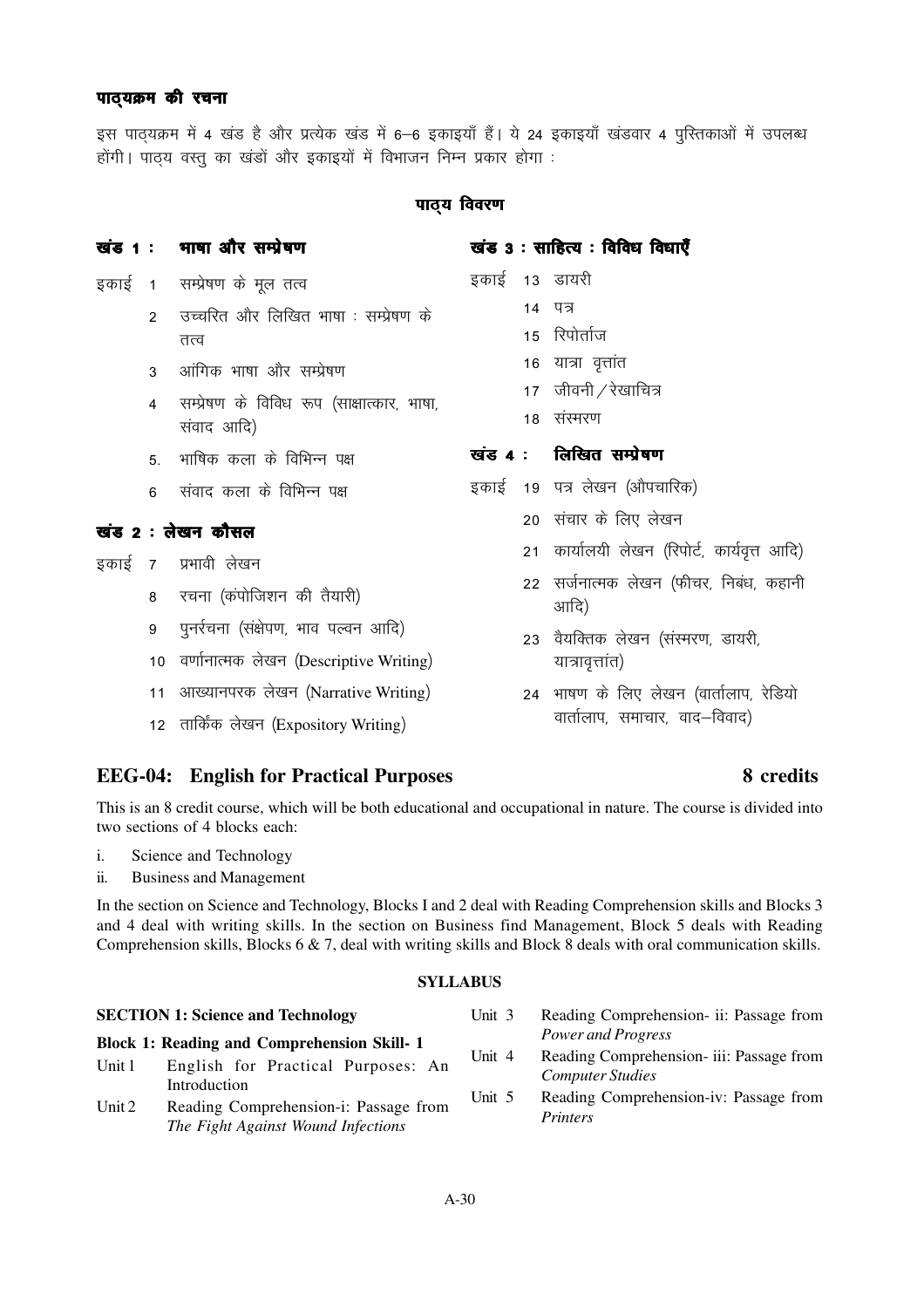### **Block 2 : Reading Comprehension Skills-2**

| Unit 6 | Reading Comprehension-i: Passage from |
|--------|---------------------------------------|
|        | Petroleum                             |
|        |                                       |

- Unit 7 Reading Comprehension-ii: Passage from *A Clarification of Automatic Computers*
- Unit 8 Reading Comprehension-iii: Passage from *The Stem Cell*
- Unit 9 Reading Comprehension-iv: Passage from *Cost of Coal Combustion*
- Unit 10 Reading Comprehension- v: Passage from *In Ferno*

### **Block 3: Writing Skills-1**

- Unit 11 Writing Definitions and Descriptions
- Unit 12 Writing Process Explanations and Procedures
- Unit 13 Paragraph Writing
- Unit 14 Generalization, Clarification, and Exemplification
- Unit 15 Writing Instructions and Illustrations

### **Block 4: Writing Skills-2**

|         | Unit 16&17 Writing Reports    |
|---------|-------------------------------|
| Unit 18 | <b>Writing Abstracts</b>      |
|         | Unit 19&20 Oral Presentations |

# ई.एच.डी.–08 : प्रयोजनमूलक हिंदी बाल के बाद कर के बाद के अपने स्वास्थ्य के अन्वयंत्र के अन्वयंत्र के अन्वयंत्र

इस पाठ्यक्रम के उद्देश्य निम्नलिखित हैं:

- 1 किंदी की भाषिक व्यवस्था और उसके मानक रूप से परिचय करवाना।
- 2 प्रायोजनमूलक हिंदी के स्वरूप को स्पष्ट करना।
- 3 कार्यालय में प्रयुक्त हो रही हिंदी के स्वरूप पर प्रकाश डालना।
- 4 वैज्ञानिक और तकनीकी क्षेत्र में हिदीं की विभिन्न प्रयुक्तियों की चर्चा करना।
- 5 जनसंचार के विभिन्न माध्यमों में हिंदी के प्रयोग, की जानकारी देना।
- 6 वाणिज्य, रक्षा, विधि, रेल आदि क्षेत्रों में हिंदी के प्रयोग की जानकारी देना।

### पाठय विवरण

# खंड 1: हिंदी की माषिक व्यवस्था और उसका मानक रूप

- हकाई 1 मौखिक ओर लिखित भाषा का स्वरूप
	- 2 लिपि—वर्तनी का मानक रूप

**SECTION 2: Business and Management**

|                 | <b>Block 5: Reading Comprehension Skills</b>        |
|-----------------|-----------------------------------------------------|
| Unit 21         | Reading Comprehension-i                             |
| Unit 22         | Reading Comprehension-ii                            |
| Unit 23         | Reading Comprehension-iii                           |
| Unit 24         | Reading Comprehension-iv                            |
| Unit 25         | Reading Comprehension-v                             |
|                 | <b>Block 6: Writing Skills-1</b>                    |
| Unit 26         | Mechanics of Letter Writing                         |
| Unit 27         | <b>Business Correspondence</b>                      |
| Unit 28         | Letters about Jobs                                  |
| <b>Block 7:</b> | <b>Writing Skills-2</b>                             |
| Unit 29         | Memos                                               |
| Unit 30         | Announcements, Circular Letters, Notices,<br>Agenda |
| Unit 31         |                                                     |
|                 | Taking Notes and Preparing Minutes                  |
| Unit 32         | <b>Writing Reports-1</b>                            |
| Unit 33         | <b>Writing Reports-2</b>                            |
| <b>Block 8:</b> | <b>Oral Communication Skills</b>                    |
| Unit 34         | Face to Face Communication vs. other                |
|                 | forms of Communication                              |
| Unit 35         | Different Types of Face to Face Interaction         |
| Unit 36         | Greetings at the Workplaces                         |
| Unit 37         | Conducting and Facing Interview                     |

Unit 38 Business Presentations

3 शब्द-संपदा और उसका मानकीकरण

- 4 आधारभूत वाक्य संरचना भाषिक प्रयोग तथा इनके मानक रूप
- 5 हिंदी : मानकीकरण और आधुनिकीकरण की प्रक्रिया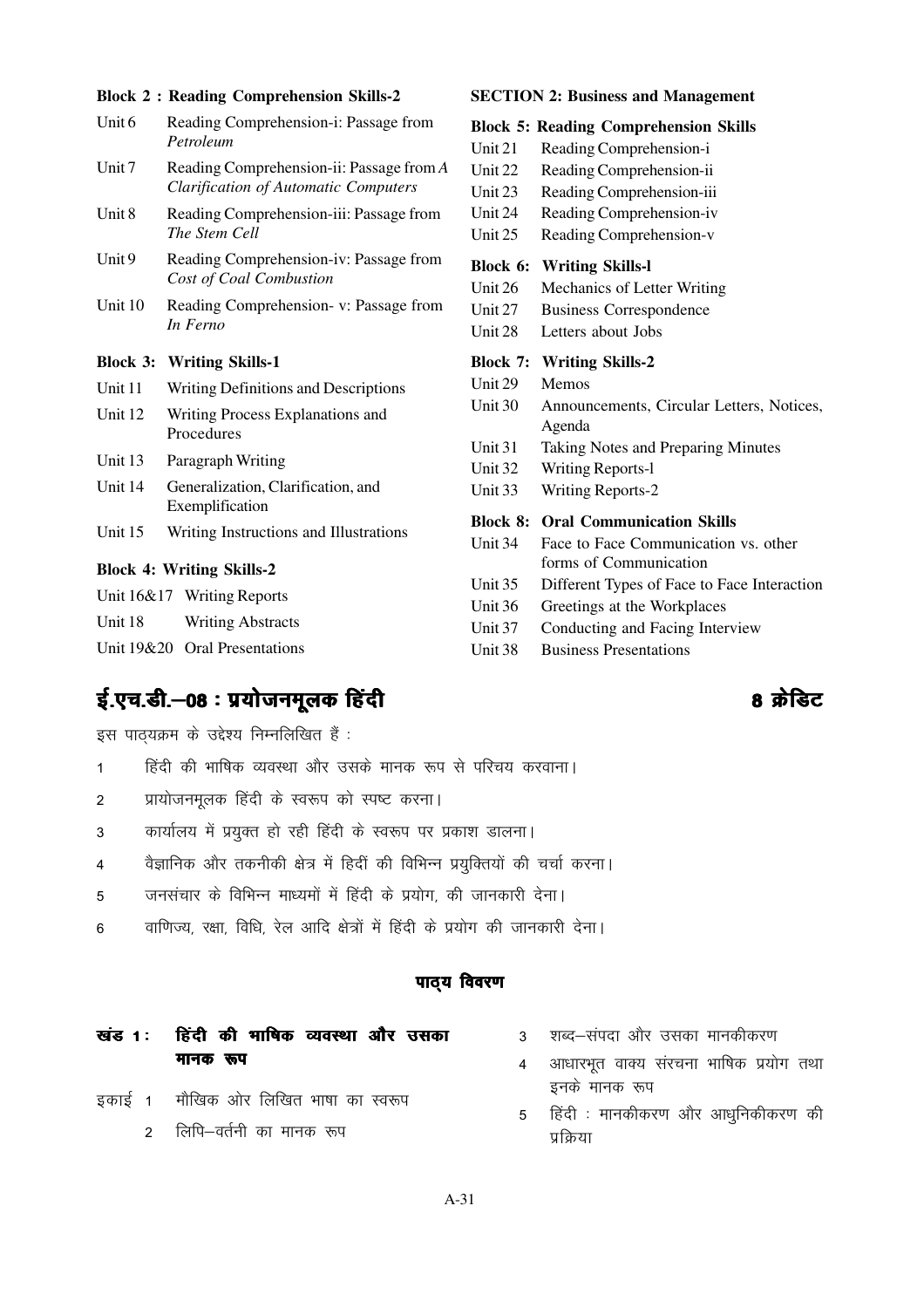| खंड 2: |                | प्रयोजनमूलक हिंदी का स्वरूप                                                                              |  | खंड 5 : वैज्ञानिक और तकनीकी भाषा-रूप        |
|--------|----------------|----------------------------------------------------------------------------------------------------------|--|---------------------------------------------|
|        |                | इकाई 6 सामान्य हिंदी, साहित्यिक हिंदी, प्रयोजनमूलक हिंदी इकाई 19 वैज्ञानिक एवं तकनीकी हिंदी की प्रयुक्ति |  |                                             |
|        | $\overline{7}$ | प्रयोजनमूलक हिंदी : प्रयुक्तियां और व्यवहार क्षेत्र                                                      |  | 20 वैज्ञानिक एवं तकनीकी शब्दावली            |
|        | 8              | प्रयोजनमूलक हिंदी : वाक्य–संरचना                                                                         |  | 21 पर्याय निर्धारण, शब्द निर्माण एवं प्रयोग |
|        | 9              | प्रयोजनमूलक हिंदी : पारिभाषिक शब्दावली                                                                   |  | 22   वैज्ञानिक एवं तकनीकी लेखन              |
|        |                | खंड 3: कार्यालय हिंदी-1                                                                                  |  | खंड 6 : जनसंचार में हिंदी                   |
|        |                | इकाई 10 संविधान में हिंदी और राजभाषा अधिनियम                                                             |  | इकाई 23 जनसंचार माध्यम : विविध आयाम         |
|        |                | 11 राजभाषा : स्वरूप एवं कार्यान्वयन                                                                      |  | 24 जनसंचार के विविध रूप : भाषिक प्रकृति     |
|        |                |                                                                                                          |  | 25 समाचार लेखन और हिंदी                     |
|        |                | 12  कार्यालयी हिंदी की भाषिक प्रकृति                                                                     |  | 26 विज्ञापन और हिंदी                        |
|        |                | 13 प्रशासनिक शब्दावली एवं अभिव्यक्ति                                                                     |  | 27 संपादन कला                               |
|        |                | खंड 4: कार्यालय हिंदी $-2$                                                                               |  | खंड 7 : अन्य प्रयुक्तियां                   |
|        |                | इकाई 14 प्रशासनिक पत्राचार के विविध रूप                                                                  |  | इकाई 28 वाणिज्य में हिंदी                   |
|        |                | 15 टिप्पणी-लेखन                                                                                          |  | 29 बैंकिंग प्रणाली में हिंदी                |
|        |                | 16 मसौदा–लेखन                                                                                            |  | 30 रक्षा/सेना में हिंदी                     |
|        |                | 17 बैठकें और प्रतिवेदन                                                                                   |  | 31 विधि / न्याय के क्षेत्र में हिंदी        |
|        |                | 18 संक्षेपण सार लेखन                                                                                     |  | 32 रेल विभाग में हिंदी                      |

### **FHS-I: Foundation Course in Humanities and Social Sciences 8 credits**

Humanities and Social Sciences are disciplines which offer us the methodology to understand social reality. They also contribute towards analyzing the process of evolution and accordingly help us in shaping the future course of human development. It is by taking note of this role of these disciplines that the Foundation Course in Humanities and Social Sciences (FHS-I) has been introduced as a compulsory course for the Bachelor's Degree.

The course is aimed at offering a basic notion of most of the social, economic, political, cultural and other related humanistic problems. We go back to the study of the primitive human beings and gradually take into account the evolutionary processes by studying the march to great ancient Civilisations, social formations and systems i.e., from slavery to the present day democratic world. In certain fields the perspective is based on a world view of the various problems like apartheid, nuclear disarmament, ecology, pollution, etc. Yet, within this framework the main concern remains the search for our own past, an analysis of our present, and mankind's plan for the future. Thus, our unique struggle against colonialism, cultural renaissance, etc., are the themes related to social transformation and national integration. An attempt has also been made to familiarize you with the process of economic planning in India. This takes into account the strategies adapted and the problems related to economic development and growth.

### **SYLLABUS**

|          | <b>Block 1: Man and Social Development - An</b> |          | <b>Block 2: Stages of Social Evolution</b> |
|----------|-------------------------------------------------|----------|--------------------------------------------|
|          | Approach                                        | Unit 5   | Domestication of Animals and Origins of    |
| Unit 1   | Scientific Approach to the Study of Man         |          | Agriculture                                |
| Unit 2   | Man as a Tool-Making/Using Animal               | Unit 6   | River-Valley Civilisation                  |
|          |                                                 | Unit $7$ | <b>Feudal Societies</b>                    |
| Unit $3$ | Man as a Thinking Animal                        | Unit 8   | Renaissance and Reformation                |
| Unit $4$ | Social Change and Evolution                     | Unit 9   | <b>Industrial Revolution</b>               |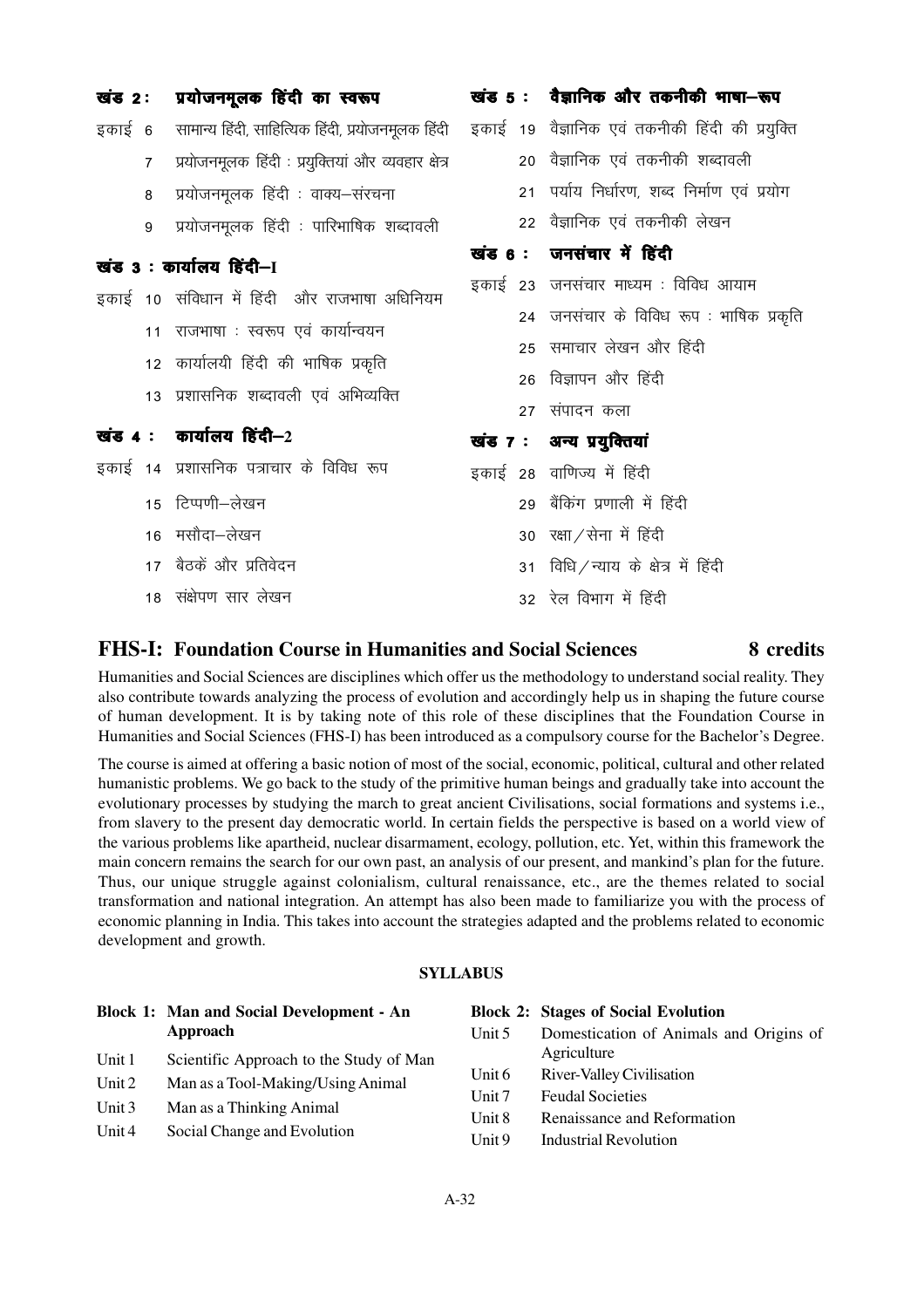### **Block 3: Emergence of Independent India**

- Unit 10 Characteristic of Indian Economy Pre-Colonial and Colonial
- Unit 11 National Movement 1
- Unit 12 National Movement 2
- Unit 13 Values of the Indian National Movement

### **Block 4: Problems of Economic Development**

- Unit 14 Development: Goals and Issues
- Unit 15 Need for Planned Economic Development
- Unit 16 Planning Strategies I
- Unit 17 Planning Strategies 2
- Unit 18 Population and Development
- **Videos:** 1. Tools: Survival and Development
	- 2. Unity and Diversity
		- 3. Women and Social Change in India

### **Block 5: National Integration**

- Unit 19 Problems of National Unity Colonial Heritage
- Unit 20 Problems of National Unity -Caste and Tribe
- Unit 21 Problems of National Unity- Regional Imbalances
- Unit 22 Multi-religious Society The Secular Principle

| Unit 23 The Spirit of the Indian Constitution         |
|-------------------------------------------------------|
| Unit 24 Centre-State Relations: The Federal Principle |
| Unit 25 Devolution of Power                           |
|                                                       |

Unit 26 Democracy and Under-Privileged in India

|  |  |  | <b>Block 7: Social Transformation</b> |  |
|--|--|--|---------------------------------------|--|
|--|--|--|---------------------------------------|--|

**Block 6: Political System**

- Unit 27 Modalities of Social and Cultural Transformation
- Unit 28 People's Participation in the Development Process
- Unit 29 Place of Women in Indian Society
- Unit 30 Education as Agent of Social Change

### **Block 8: India and the World**

- Unit 31 The struggle for Freedom and Racial Equality
- Unit 32 Problems of Peace in a Nuclear World
- Unit 33 The Eco-System and Threat to it
- Unit 34 Promotion of Scientific Temper
- **Audios:** 1. Slavery in Ancient India
	- 2. Thought, Knowledge and Reason
	- 3. Education and Social Change in India

# **FST-I: Foundation Course in Science and Technology 8 credits**

### In the first few units of this course, we trace the history of science from very ancient times to the modern period. We then describe the interaction between science and society- the way science has grown in particular socio-economic conditions and, in turn, how it has influenced changes in the society. We explain the special nature of scientific knowledge, as also the scientific method. The units that follow deal with the world we live in, how it came into being, how life came into existence, the resources we have and our environmental concerns. We then go on to examine how science and technology can help us to solve some of the problems that we face in India like !hose of food, agriculture, health, etc. The study of the human mind and social behaviour will then be taken up along with the crucial role that information and communication play in the present day world. We will also explore the potentialities of modern scientific and technological developments. We will sum up by describing the role of science and technology in national development, especially in the Indian context. In other words, this course attempts to make you aware of what science is and what it can do; how it has always been an integral part of human life and endeavour and its immense potential in solving out problems.

### **SYLLABUS**

|                   | <b>Block 1: History of Science</b>          | Unit $7$  | Science in Colonial and Modern India       |
|-------------------|---------------------------------------------|-----------|--------------------------------------------|
| Unit 1            | Science as a Human Endeavour                | Unit 8    | The Method of Science and the Nature of    |
| Unit <sub>2</sub> | Science in the Ancient World                |           | Scientific Knowledge                       |
| Unit 3            | Iron Age                                    |           | Block 3: Universe and Life - The Beginning |
| Unit 4            | The Golden Age of Science in India          | Unit 9    | Universe as a System                       |
|                   | <b>Block 2: Emergence of Modern Science</b> | Unit 10   | Exploring the Universe                     |
| Unit 5            | Science in the Medieval Times               | Unit 11   | Solar System                               |
| Unit $6$          | Renaissance, the Industrial Revolution and  | Unit 12   | Origin and Evolution of Life               |
|                   | After                                       | Unit $13$ | Evolution of Man                           |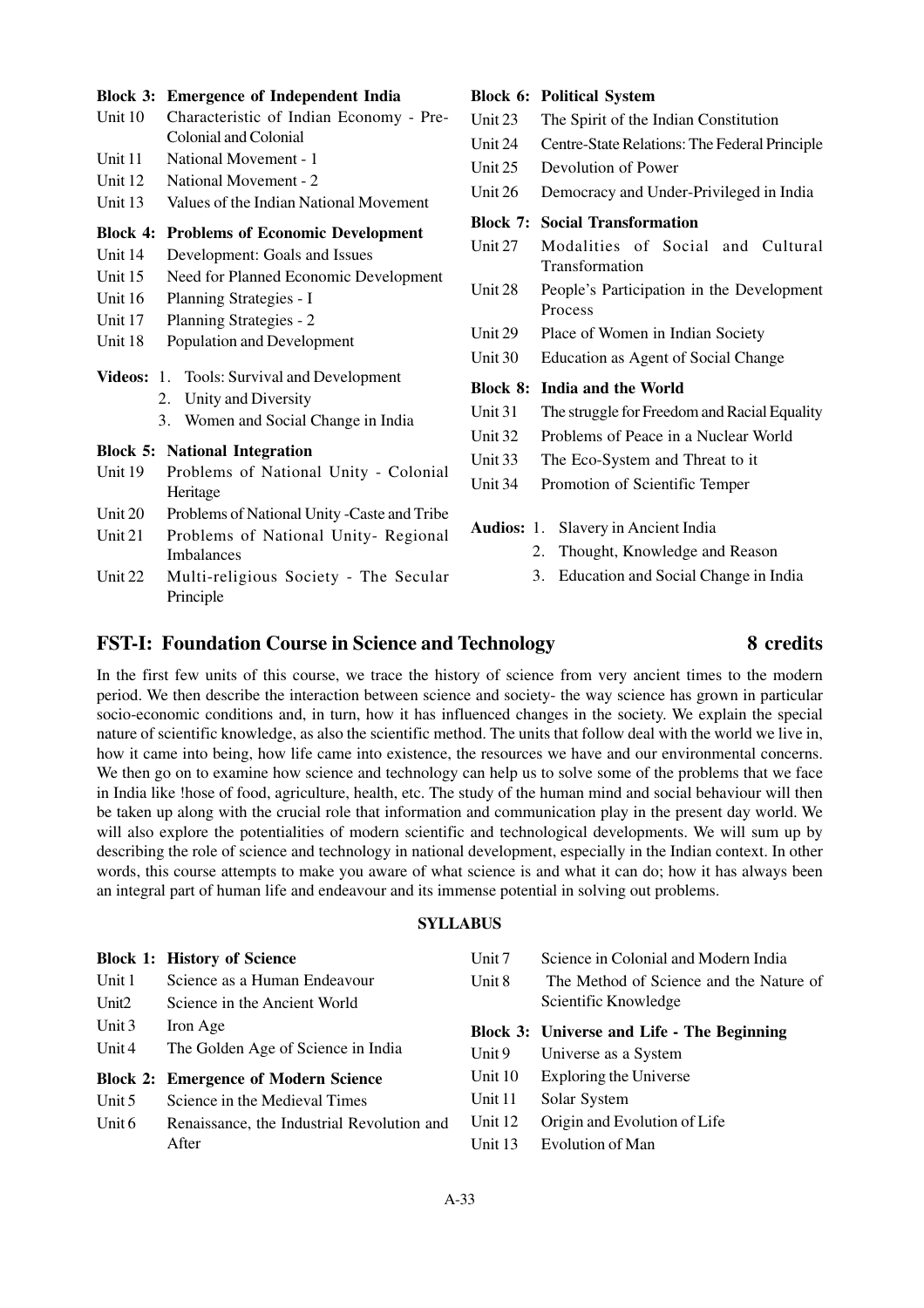### **Block 4: Environment and Resources**

- Unit 14 Ecosystem
- Unit 15 Component of Environment
- Unit 16 The Changing Environment
- Unit 17 Natural Resources
- Unit 18 Resources Utilisation, Planning and Management
- **Videos:** 1. Method of Science (Block-2)
	- 2. A Window to the Universe (Block-3)
	- 3. The Story of a River (Block-4)
	- 4. Green Revolution (Block-5)
	- 5. Infectious Diseases (Block-5)
	- 6. Jean Piaget Development Stages of a Child (Block-6)
	- 7. INSAT (Block-6)

### **Block 5: Agriculture, Nutrition and Health**

- Unit 19 Food and Agriculture
- Unit 20 Scientific Possibilities and Social Realities
- Unit 21 Food and Nutrition
- Unit 22 Health and Disease

### **Block 6: Information, Knowledge, Insight**

- Unit 23 Mind and Body
- Unit 24 Psychological Aspect of Behaviour
- Unit 25 Information and Communication

Unit 26 Modes of Communication

### **Block 7: Science, Technology and Development**

- Unit 27 Science and Technology in Industry
- Unit 28 Technology and Economic Development
- Unit 29 Modern Developments in Science and Technology-I
- Unit 30 Modern Developments in Science and Technology-II

### **Block 8: New Perspectives**

- Unit 31 Perceptions and Aspirations
- Unit 32 Science The Road to Development
- **Audios:** 1. Science and Socieiy (Block-1)
	- 2. Astronomical Development in India (Block-3)
	- 3. Measuring Astronomical Distances (Block-3)
	- 4. Evolution of Man (Block-3)
	- 5. The Forest Ecosystem (Block-4)
	- 6. Population Pressure (Block-4)
	- 7. Common Misconceptions about Health (Block 5)
	- 8. Human Factors in Engineering (Block-6)
	- 9. New Information Order (Block-6)
	- 10. Technology and Self-Reliance (Block-7)
	- 11. NuclearDisarmament (Block 7)

# **ECO-13: Business Environment 4 credits**

This course is designed to get you fully acquainted with the environment within which business has to be conducted. This course, comprising of 15 units, is organized in four blocks. After studying this course, you should be able to:

- explain the meaning and significance of different components of business environment
- describe the structure of Indian Economy
- examine various government policies having direct influence on the functioning of business in the country describe the economic policy and framework and its influence on the industry
- explain the role of foreign capital and evaluation India's foreign trade
- explain the concept of balance of payments and its importance
- state the implications of international trade relations

### **SYLLABUS**

|          | <b>Block 1: Introduction of Business Environment</b> |          | <b>Block 2: Business and Government</b>                                   |
|----------|------------------------------------------------------|----------|---------------------------------------------------------------------------|
| Unit 1   | Nature and Dimension of Business                     | Unit 5   | Role of Government in Business                                            |
|          | Environment                                          | Unit 6   | Macro Economic Policies                                                   |
| Unit $2$ | Economic Environment: An Overview                    | Unit $7$ | <b>Consumer Protection</b>                                                |
| Unit $3$ | Structure of Indian Economy                          |          |                                                                           |
| Unit $4$ | Social and Cultural Environment                      |          | <b>Video:</b> 1. Economic and Social Environment of<br>Business (Block-I) |